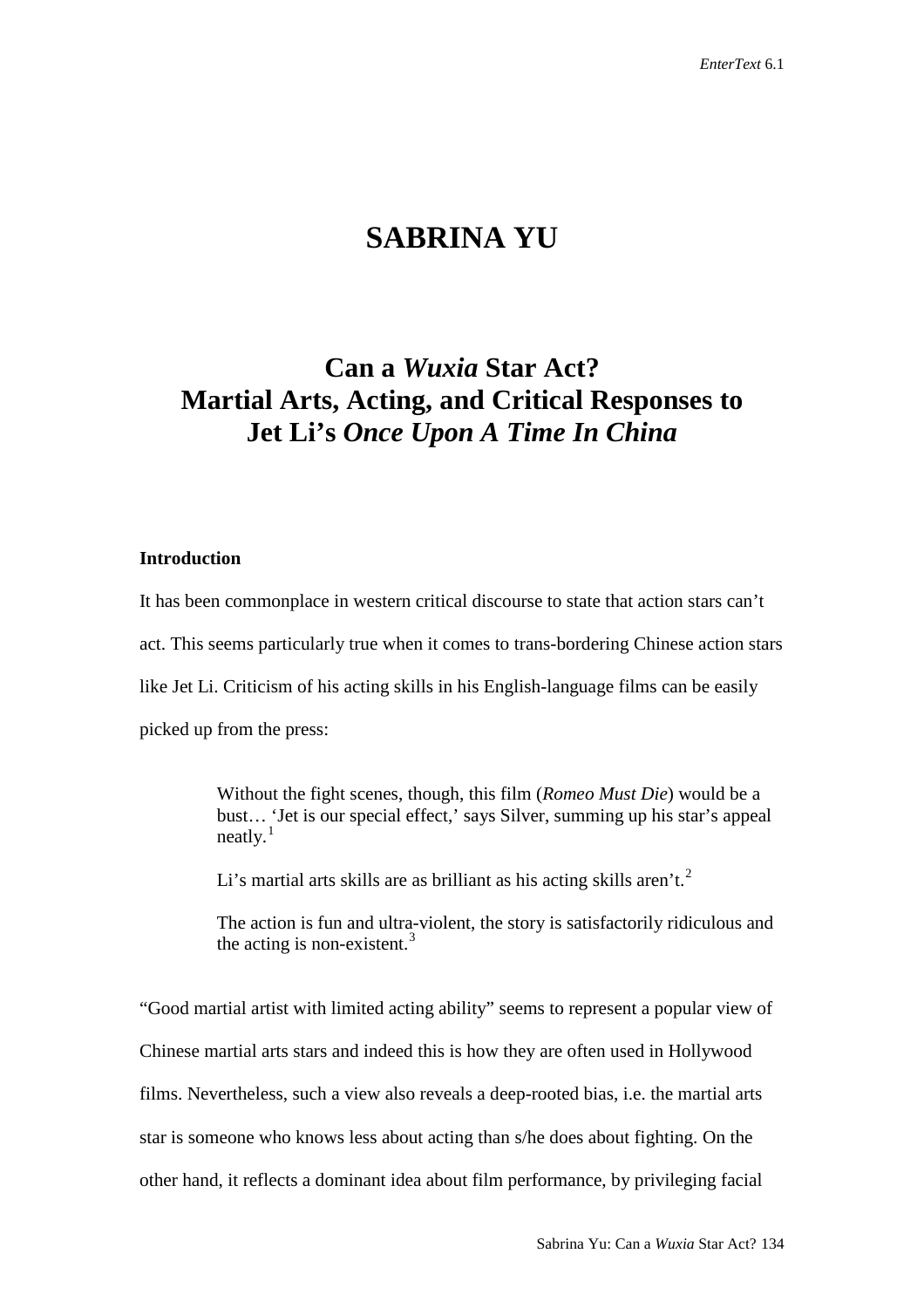expression/psychology over body movement/physicality. Can't a martial arts star act? Are fighting and acting always two split, conflicting elements within a Chinese *wuxia* star's performance? In this paper, I would like to re-examine this stereotypical western critical consensus in the light of the contrasting Hong Kong critical response to Jet Li's Chinese work *Once Upon A Time In China* (Tsui Hark, Hong Kong, 1991) (*OUATIC* hereinafter). Before addressing this specific case, it is worth offering a brief overview of the history of Chinese martial arts (*wuxia*) stars.

### **A Brief History of Wuxia Stars**

As a longstanding film genre, Chinese *wuxia* (martial arts chivalry) film has existed since the birth of Chinese cinema at the beginning of the twentieth century. Mostly set in the ancient dynasties, the early *wuxia* films emerging in 1920s' and 1930s' Shanghai embraced a mythical, superhuman *wuxia* tradition and often featured "flying swords," "palm power" and "weightless flight." The heroes with supernatural skills could fly or leap aided by a range of cinematic tricks such as wirework, reverse and animation. While Stephen Teo claims that these films draw on a northern fighting style which is more ancient and historical than the southern style,  $4$  Sek Kei argues that in eschewing "real" martial arts in favour of fantastic effects they represent a move towards the incredible and the escapist.<sup>[5](#page-24-1)</sup> However, martial arts in *wuxia* films have never consisted purely of fighting, given the fact that action sequences inherited and developed from the stylised combat of Peking opera, and that early *wuxia* films, often inspired by or adapted from *wuxia* literature, were eager to reproduce those magical martial arts depicted in literature rather than adhere to "real" fighting techniques. High-expressivity and high-imagination characterise Chinese cinematic martial arts from the very beginning. In some sense, the martial arts within *wuxia* traditions are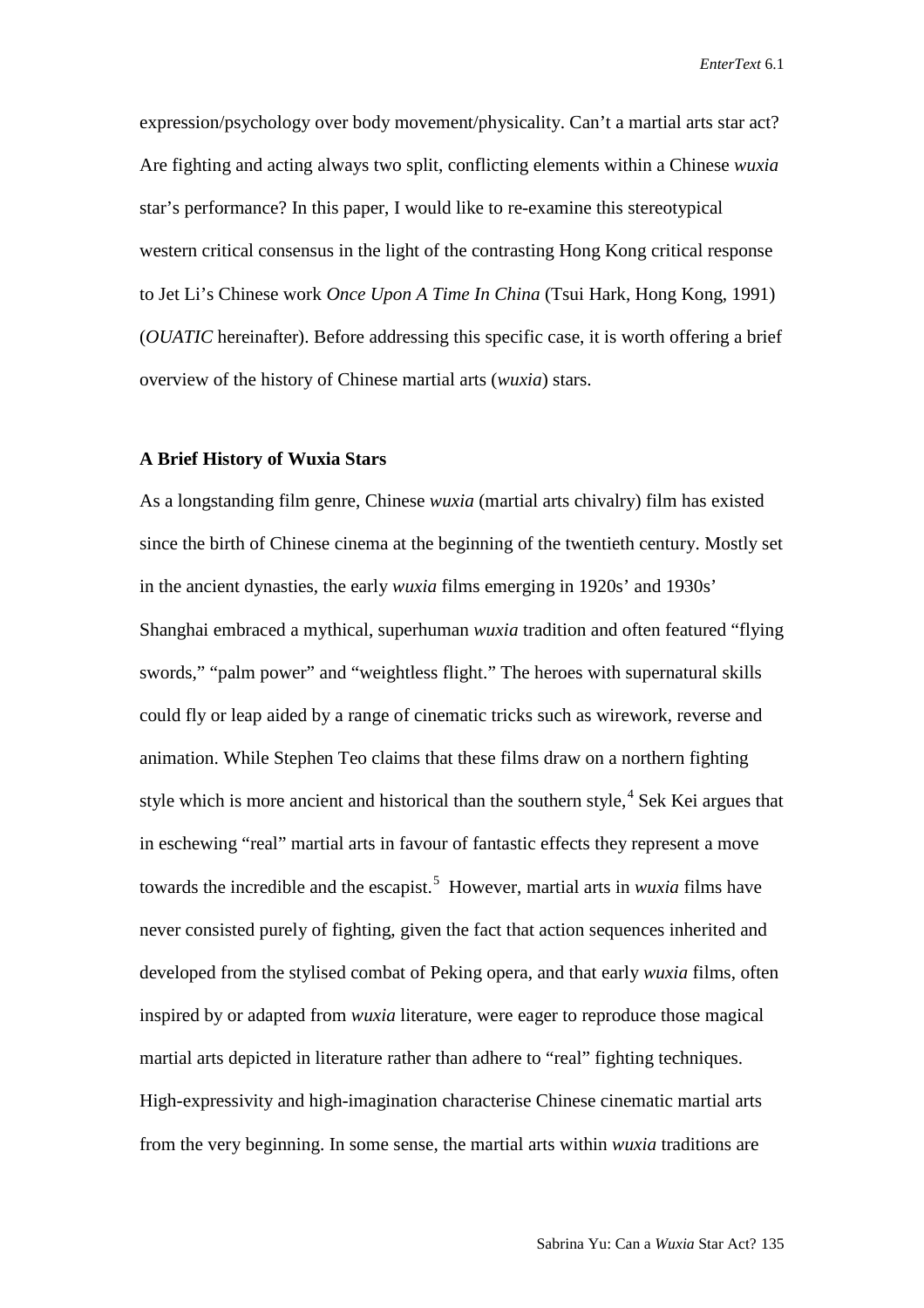often exaggerated, preternatural and escapist, though later trends would adhere to more realistic martial arts. Generally speaking, in the twenties and thirties, it was the story, rather than the martial arts or the performer, that was central to the genre. Martial arts at the time might be seen more as the product of the cultural (and cinematic) imagination than a form of film performance. It is noticeable, however, that the early *wuxia* films required their actors to have some capability in displaying martial arts on screen, so *wuxia* performers of the day usually came from an opera background. [6](#page-24-2) This tradition has been carried on in the following years and produced a lot of talented *wuxia* stars. More importantly, it indicates that martial arts and acting are not necessarily two separate, conflicting elements for *wuxia* stars, even though it is not always easy for them to be combined harmoniously, as demonstrated throughout the *wuxia* film history.

With the genre's relocation to Hong Kong in the late 1940s, and later its transborder crossing to the west, martial arts itself, as well as the *wuxia* star's performing body was highlighted and became the main attraction of the genre by the 1970s. Cantonese *wuxia* films in the 1950s and 1960s, represented by long-running Wong Fei-hung (pinyin: Huang Feihong) series, usually opted for a more realistic exhibition of martial arts, distinguishing themselves from previous swordplay *wuxia* films that featured superhuman feats. The Wong Fei-hung films are commonly regarded as recording precious martial arts traditions, $\frac{7}{1}$  $\frac{7}{1}$  $\frac{7}{1}$  thereby exemplifying what Leon Hunt calls "archival authenticity."[8](#page-24-4) However, although the Wong Fei-hung movies are memorable for their depiction of "authentic Chinese martial arts for the first time,"<sup>[9](#page-24-5)</sup> according to Loon Sheng (a Hong Kong martial arts choreographer), they did not really care about martial arts and its aesthetics: "What was important at that time was the Wong Fei-hung character, his personality, the way he behaved and the Confucian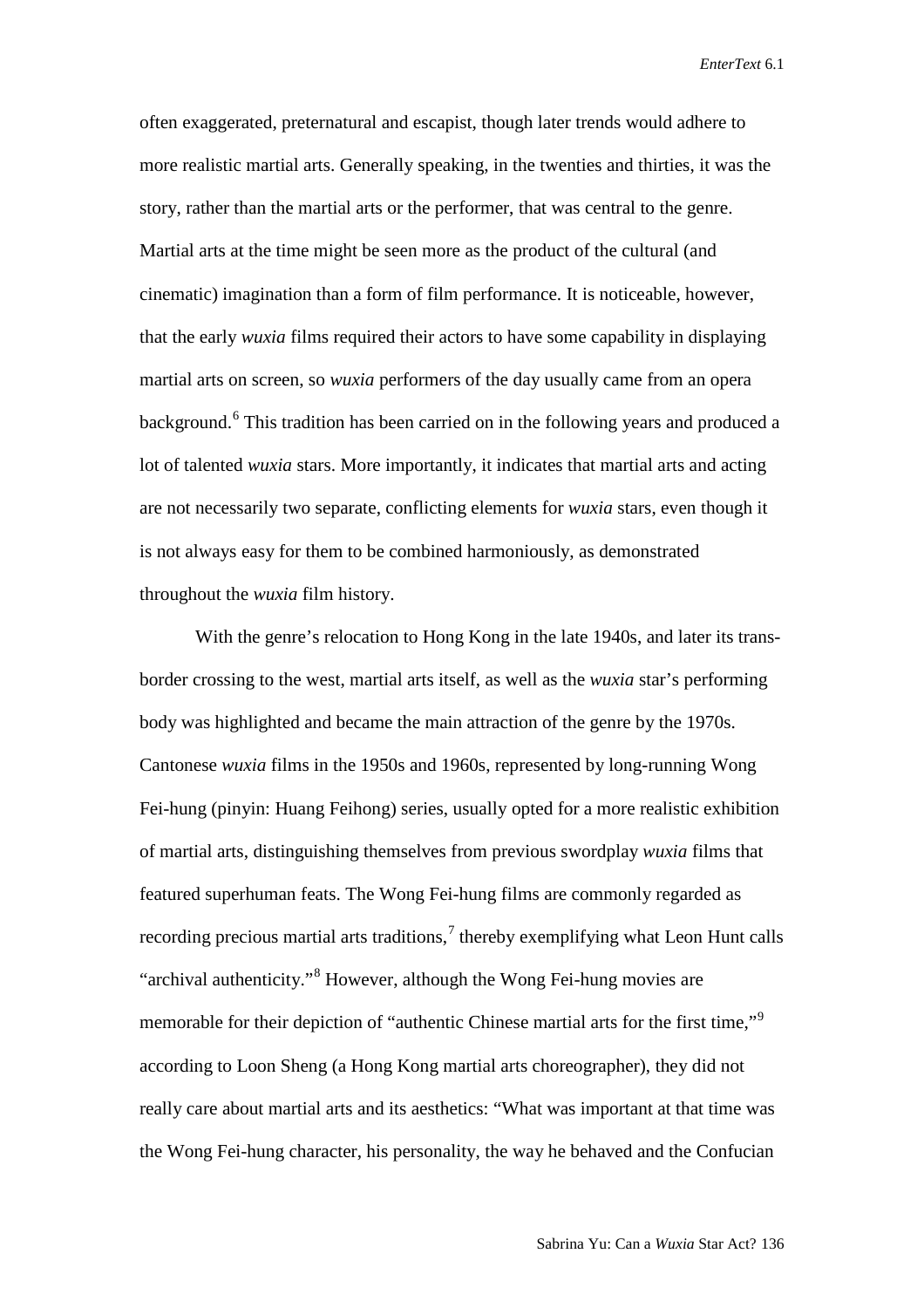morality."<sup>[10](#page-24-6)</sup> Kwan Tak-hing, the well-known actor who depicted the character of Wong Fei-hung in most of those films, cannot be regarded as a real martial artist because he was mainly trained in Peking Opera and had limited knowledge of martial arts. As Zhang Che points out, although Kwan propounded the Shaolin name, he did not actually express the movements of the school.<sup>[11](#page-24-7)</sup> Kwan brought Wong to life mostly by his unique interpretation of the historical figure, such as his fierce eyes and distinct utterances, "which emit the dignity of the character," as Lau Kar-leung observes.[12](#page-24-8)

From the mid-1960s, Shaw Brothers' Mandarin *wuxia* films began to dominate the local box office "with their enhanced spectacular production values; colour and widescreen, and editing and cinematography influenced by Japan and Hollywood cinema."[13](#page-24-9) Martial arts, in the hands of two prestigious *wuxia* directors King Hu and Zhang Che, also started to transcend the limitations of opera-derived combat and developed a new visual look. King Hu, who is celebrated for his stylised and montage-based *wuxia* movies, frankly claimed that he regarded combat scenes as ballets, not as plausible fights.<sup>[14](#page-24-10)</sup> His heroes and heroines display fantastic skills, such as effortlessly flying and leaping on top of branches or roofs, thereby creating poetic airborne fight scenes. Zhang Che, who was keen to showcase the male body and promote a tough Chinese masculinity in his "*yanggan" wuxia* films, insisted that "it is not enough to have action in a scene—the action must be powerful and contain aesthetic beauty."[15](#page-24-11) Despite starting to pay more attention to the aesthetics of the fighting, Hu and Zhang only used trained martial artists as choreographers, stuntmen and supporting players, while the leading players like Wang Yu, David Chiang and Zheng Pei-pei did not come from a strict martial arts background.<sup>[16](#page-24-12)</sup> It might be safe to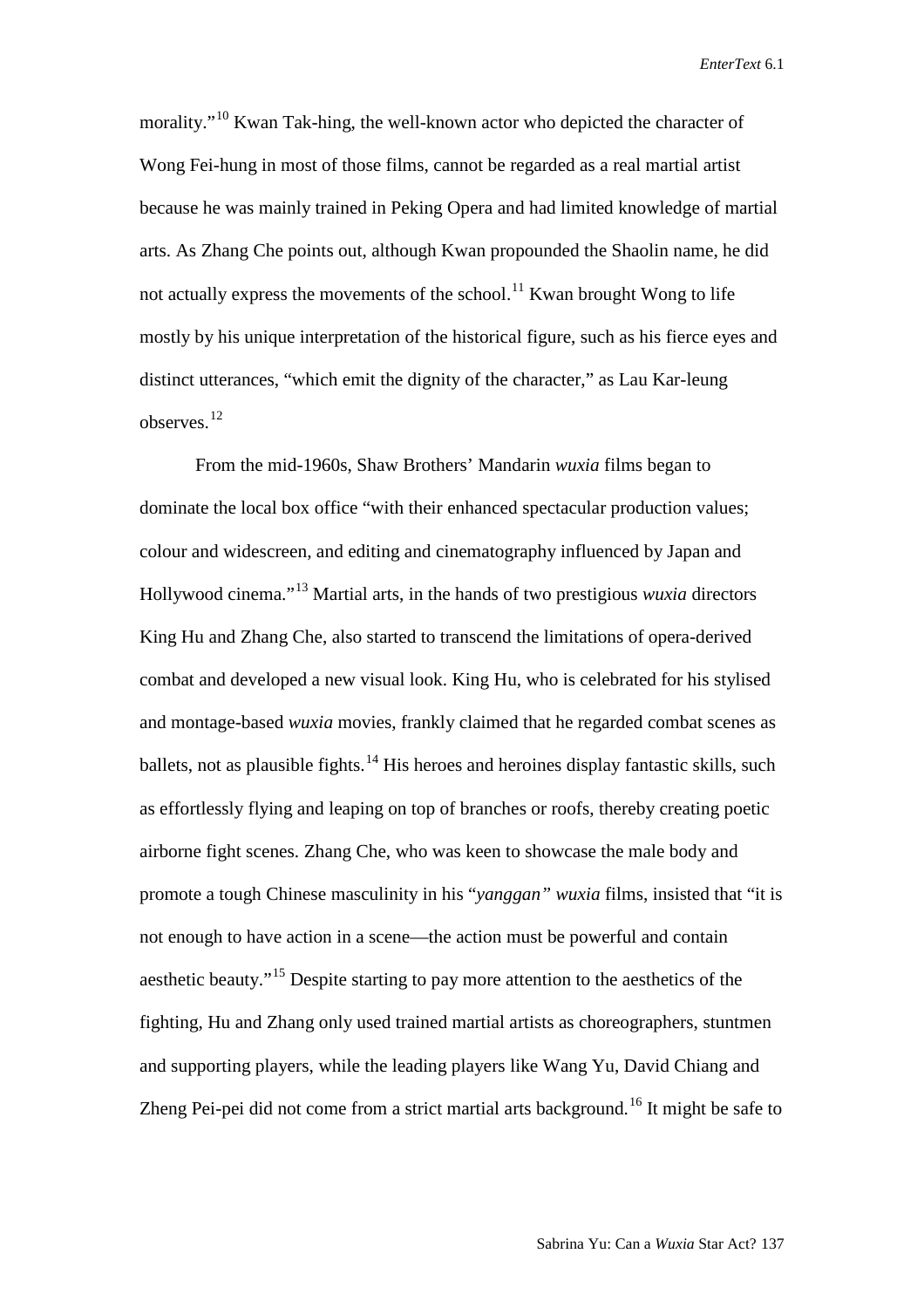conclude that *wuxia* stars before the 1970s mainly built their screen images upon their acting rather than on displays of martial arts.

A new trend within *wuxia* films, which placed an emphasis on authentic martial abilities of *wuxia* stars, was launched by Bruce Lee at the beginning of the 1970s. Applying special effects at a minimal level and insisting on longer takes and full-body framing to guarantee the authenticity of his skills, Lee expressed his tough, competitive male body through his superb martial arts and gave *wuxia* films an unprecedented level of realism. According to Lau Tai-muk, "the worship of body and the praise of good physique culminated in the peculiar temperament of Bruce Lee."<sup>[17](#page-24-13)</sup> Arguably, by highlighting physical skills, Lee brought Chinese *wuxia* film and the masculine kung fu body into global culture, and started the first "kung fu craze"<sup>[18](#page-24-14)</sup> on the Western screen in the early 1970s. Through Lee, whose body is often seen as a symbol of nationalism and masculinity, martial arts has become "a fetishized object that represents the identity of the modern Chinese to the West," as Lo Kwai-cheung puts it.<sup>[19](#page-24-15)</sup> On the other hand, by largely relying on martial arts to express his emotions, such as anger or determination, Lee began to use martial arts as a powerful form of cinematic performance.

Influenced by Lee's huge success, *wuxia* films featuring realistic martial arts came into fashion during the 1970s. Apart from Zhang Che, who shifted his focus to *wuxia* films set in the later years of the Qing Dynasty in which the martial arts from the southern school such as Hung Gar and Wing Chun were frequently displayed, Lau Kar-leung (pinyin: Liu Jialiang), the first martial arts choreographer to become a *wuxia* director, might be the most important figure in terms of the showcasing of authentic martial arts in *wuxia* films. Accordingly, *wuxia* films stars with martial abilities became the centre of the genre in the 1970s and 1980s. On the one hand,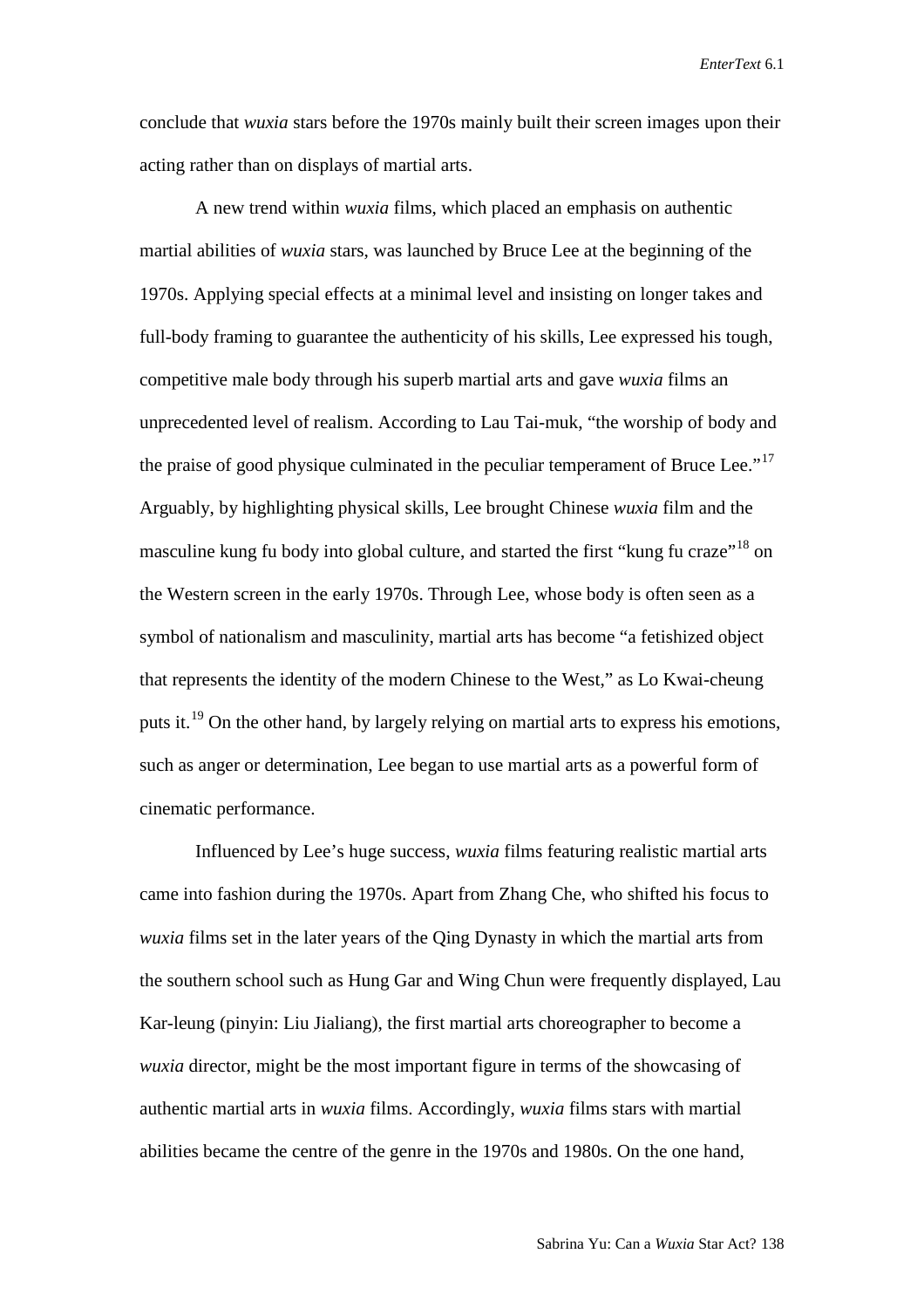traditional *wuxia* stars like Di Long and David Chiang acquired some martial arts skills from the training school at Shaw Brothers, as martial arts choreographers continued to train stars to do their own moves. On the other hand, some performers who were previously trained in the opera school and had some real skills, such as Sammo Hung and Yuen Biao, grew up to be a new generation of *wuxia* stars.

Jackie Chan, another martial arts superstar, also came out of this tradition. Following Lee, Chan further accentuates the significance and irreplaceability of authentic martial arts by doing all the stunts himself in his films. He once expressed his discontent with new *wuxia* films pioneered by Tsui Hark in the late eighties and early nineties:

I don't like the wuxia pian (film), the flying, the exaggerated kung fu skills. It's not real. You can make anyone fly like Superman or Batman, but only we special people can do my style of fighting. <sup>[20](#page-24-16)</sup>

In Chan's view, a star with physical skills guarantees the "uniqueness" and "authenticity" of the *wuxia* film. Chan created a humorous variant of the martial arts that was distinct from Lee's earnest style of kung fu, encompassing comical acrobatics that derived from his training in the opera school and developing his trademark kung fu comedy. The transnational popularity of Jackie Chan films further foregrounds a spectacular manifestation of martial arts as the main appeal of the genre, and at the same time emphasises "authenticity" as an important standard by which to judge a *wuxia* film. "Authenticity," according to Hunt, is a term "that sometimes refers to the martial arts themselves, to the 'invisibility' of cinematic representation (wide framing, unobtrusive editing) or to the body itself as guarantee of the real (athletic virtuosity, physical risk)."<sup>[21](#page-24-17)</sup> However, we should notice that an overemphasis on physical capabilities can easily result in the neglect of acting. Indeed, except for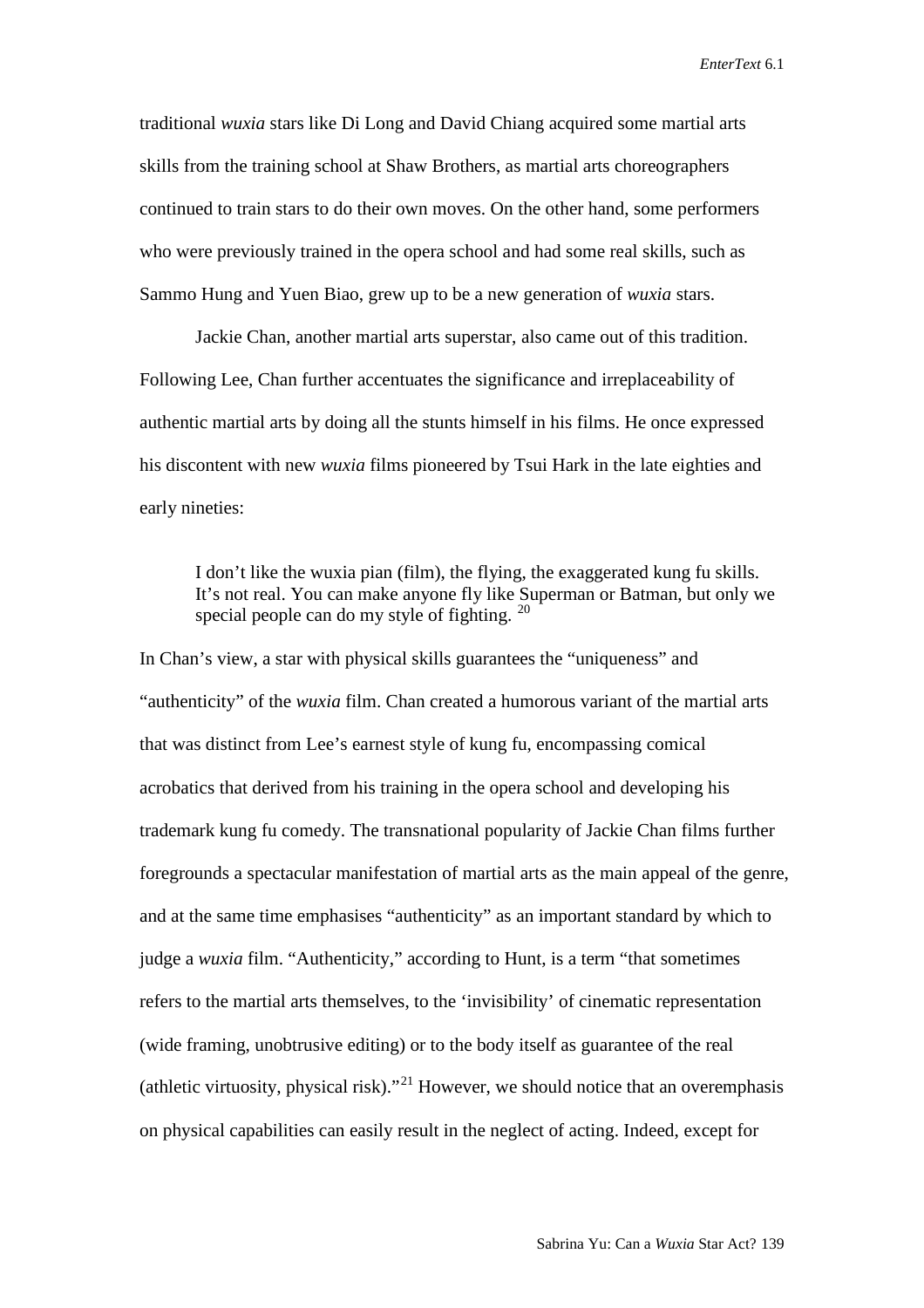the stars mentioned above, most *wuxia* performers in the 1970s and 1980s turned into fighting machines and could not keep their names in the pantheon of *wuxia* stars.

When Jet Li came to play Wong Fei-hung in *OUATIC* in 1991, he faced two traditions of *wuxia* stars, one emphasising acting and performance, the other focusing on martial arts and the body. Li unquestionably falls into the category of "special people" that Chan refers to. He learned martial arts from seven years old; he was five times national martial arts champion; he made his name due to his excellent martial virtuosity showcased in his early films (*Shaolin Temple*, China/Hong Kong, 1982; *Kids from Shaolin*, China/Hong Kong, 1984). Audiences have good reason to believe that Li could display real martial arts as well as any other *wuxia* star. However, surprisingly, Li is strongly criticised for subordinating his real skills to cinematic technology in his films. The common complaint is that too many special effects and wirework stunts have been applied in the fight scenes. Based on his observation of a gradual disappearance of muscular bodies in Hong Kong popular culture from the realistic films inaugurated by Bruce Lee to Tsui Hark's new *wuxia* films starring Jet Li, Lo Kwai-cheung claims that "no body" exists in *OUATIC*, and that Jet Li is simply a support prop for the intensive effects work.  $^{22}$  $^{22}$  $^{22}$  Similarly, Ackbar Abbas argues that it is special effects instead of Li that are the real heroes in the film. He writes, "Tsui Hark's star Jet Li knows his kung fu, but there are no more authentic stars/heroes of the order of Bruce Lee, as the real is more and more being 'coproduced' through special effects."[23](#page-24-19) The anecdote that Li used stunt doubles during some fighting sequences after breaking his ankle has aggravated the charge of "inauthenticity." For example, Leon Hunt confesses that he would like to see Li be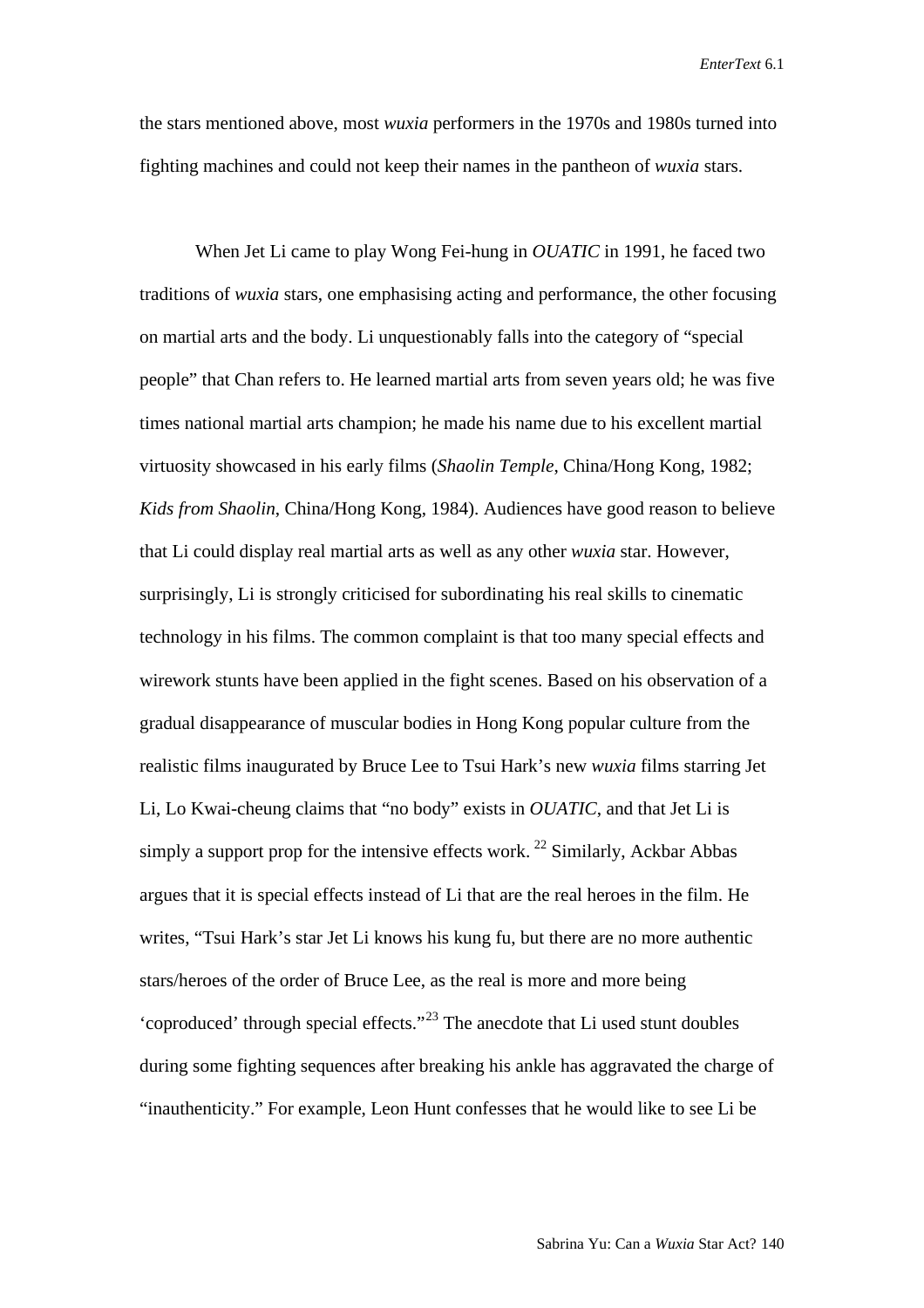more authentic by performing each move by himself, and concludes that "martial arts films simply do not need their stars to be trained martial artists anymore.<sup> $24$ </sup>

Despite the above criticism (noticeably seen in English-language writing), *OUATIC* was a big hit at the local box office. It not only held a place in the Box Office Top 10 in Hong Kong in 1991, but was lauded by Hong Kong film critics as one of ten best Chinese-language movies of the year. As a ground-breaking *wuxia* film, *OUATIC* revived the declining *wuxia* genre and initiated a new cycle in the early 1990s. At the same time, it resurrected Li's fading fame since his *Shaolin Temple* days and made him a new kung fu superstar to follow in the footsteps of Bruce Lee and Jackie Chan. Why was the film such a huge success while Li is often criticised for not exhibiting martial arts authentically? If the "authenticity" of martial arts is mostly a western concern, how do local critics respond to Li's kung fu body mediated by cinematic technology? How does Li negotiate his dual identities as a martial artist and an actor? What kind of masculine image does Li construct in this film?

In the following discussion, I will explore these questions by looking at some articles in City Entertainment, which is a highly reputed and key film magazine in Hong Kong. Two of the most important Hong Kong film awards are closely related to the magazine: it set up the annual Hong Kong Film Awards in 1982, while the Golden Bauhina Awards (held by the Hong Kong Film Critics Association) derived from the previous City Entertainment Awards. After the release of OUATIC, several reviews of the film were published in three consecutive issues, in August and September, of City Entertainment. Given the journal's influence, I believe these reviews, to some extent, can be taken to represent mainstream critical opinion of the day on the film.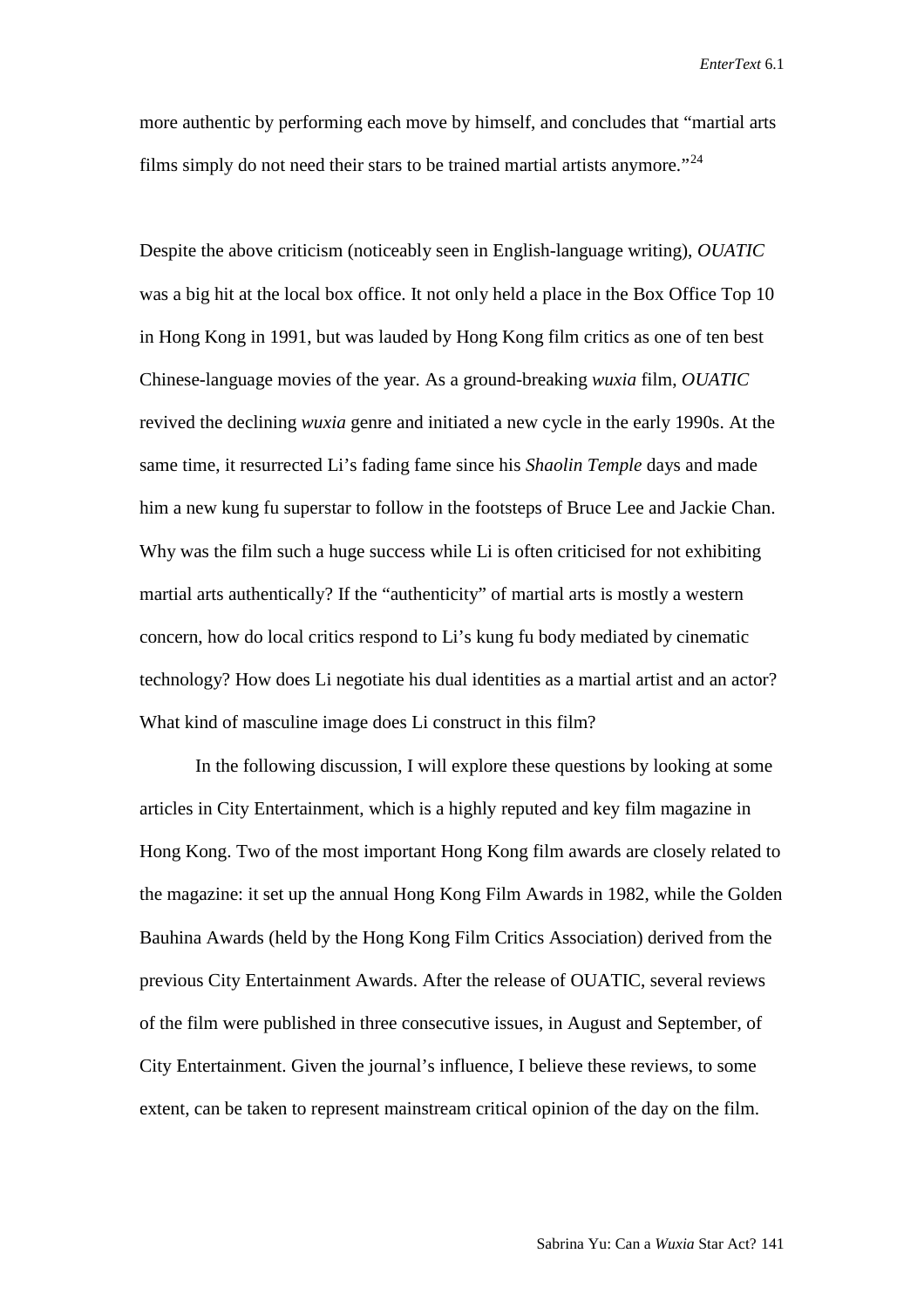#### **From Kid to Master**

Wong Fei-hung is one of the most revered folk heroes in Chinese culture. Born in 1847, in the Canton province, south of China, Wong is celebrated as a dazzling martial artist and a proficient healer. According to Hector Rodriguez, Wong is simultaneously "a paternalistic protector of the underdog against corrupt landlords and criminals, and a conservative champion of Confucian morality and a progressive fighter against feudal superstitions."[25](#page-24-21) After his death in 1924, a series of novels appeared in several newspapers, fictionalising Wong's exploits, although not much is actually known about his real life. The first Wong Fei-hung movie *The Story of Wong Fei-hung* was released in 1949, directed by Hu Peng, and Wong became a major figure in Cantonese cinema between 1949 and 1970. During this period, more than seventy feature movies about this legendary martial artist were made, most of them starring the prolific actor, Kwan Tak-hing. Kwan portrayed a peace-loving, omnipotent and traditional Confucian hero so successfully that he became synonymous with Wong Fei-hung for Hong Kong audiences. Both Wong Fei-hung and Wong Fei-hung movies have become legendary in Hong Kong popular culture. Not only does Wong Fei-hung symbolise the quintessential *wuxia* hero, but the films made about him have "served as a training ground for many of the leaders of kung fu filmmaking in the decades to follow."[26](#page-24-22) After Kwan Tak-hing's classic portrayal, many subsequent endeavours to remake Wong Fei-hung were generally unsuccessful because there was just no substitute for the venerated Kwan. One exception is Jackie Chan's reinvention of Wong in *Drunken Master* (Yuen Wo-ping, Hong Kong, 1978), which tactfully changed the serious traditional hero to a mischievous adolescent and established Chan as a kung fu comedy superstar.<sup>[27](#page-24-23)</sup> In this sense, Wade Major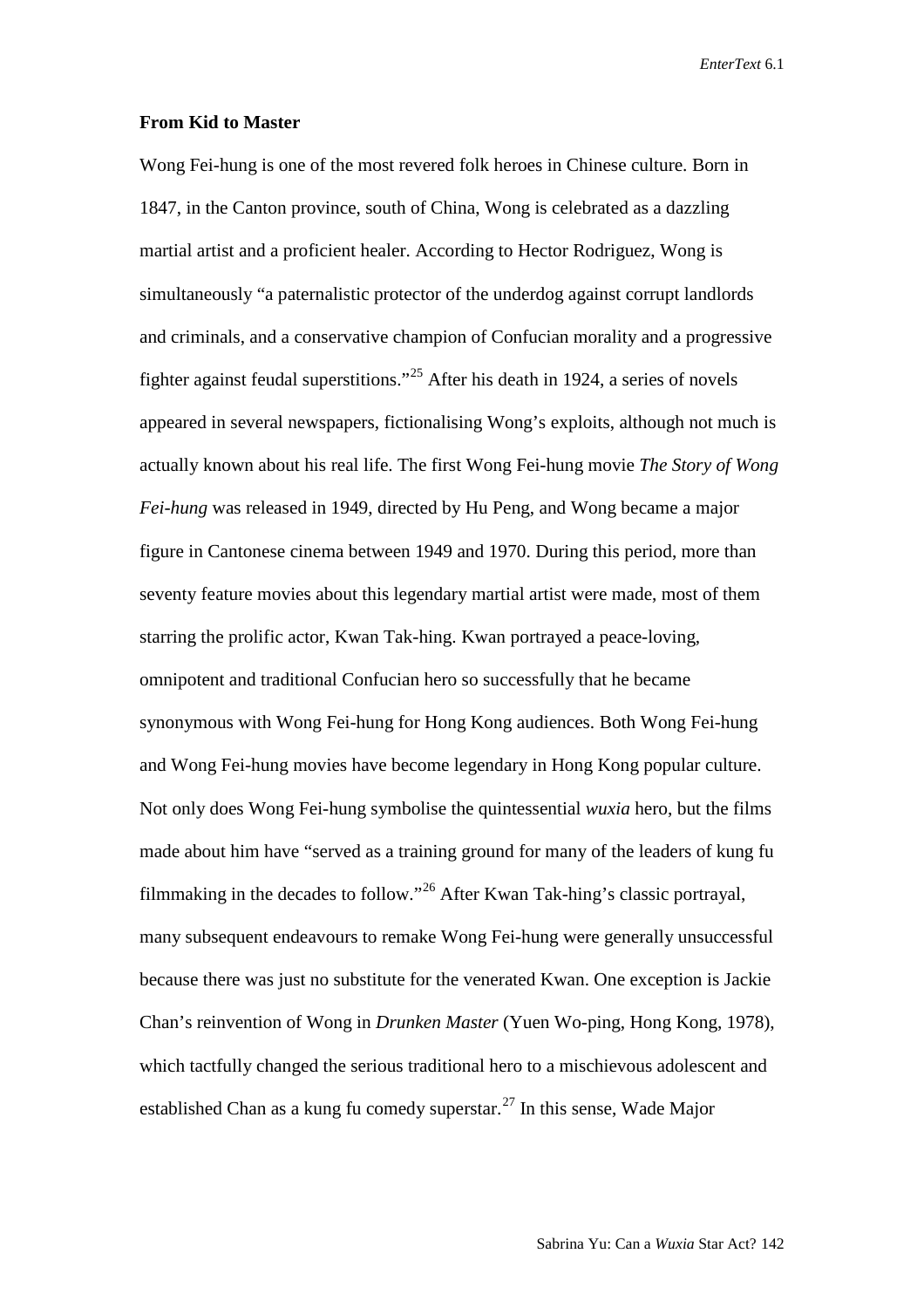concludes, "any actor seeking the part would face comparisons not only to the real Wong, but also a pair of Hong Kong film legends."<sup>[28](#page-24-24)</sup>

When director Tsui Hark endeavoured to rework the Wong Fei-hung legend in 1991, he approached the subject in a totally different way. While the earlier Wong Fei-hung movies were confined to domestic drama and stories that revolved around local communities, Tsui deliberately placed the hero within a wider historical context, foregrounding "the Chinese coming to terms with foreign things."<sup>[29](#page-24-25)</sup> The film is set at the end of the nineteenth century, when western powers are carving up China and forcing the weak Manchu government to sign a series of unequal treaties. Featured as a national hero, Wong has to defeat various enemies, including deceptive Americans who recruit Chinese labour with the promise of the "mountain of gold" in the USA, wicked local gangsters who help Americans kidnap Chinese women, corrupt and incompetent Chinese officials who always compromise with the foreigners, and stubborn northern master Yim (Yee Kwan-yan) who desperately tries to defeat Wong in order to become the most superior kung fu master. In addition to fighting his foes, Wong is also intellectually confronted by the challenge of Western technology and culture. Interestingly, this challenge is often presented by his romantic interest, Aunt 13 (Rosamund Kwan), a woman educated in England, with a Western mindset.

Tsui's bold decision to reinvent Wong using Jet Li was regarded suspiciously in the beginning. It was nearly ten years since *Shaolin Temple* (1982) made nineteen year-old Li a household name within the Chinese world. In that film, Li plays a young monk Jue Yuan who struggles to avenge his father' death. Li's deft physical skills and unaffected performance contributed to the film's unexpected popularity, and made the "Shaolin kid" his trademark role. Chinese audiences were so familiar with Li's boyish, vigorous kung fu teenager image that few could imagine him as a prestigious national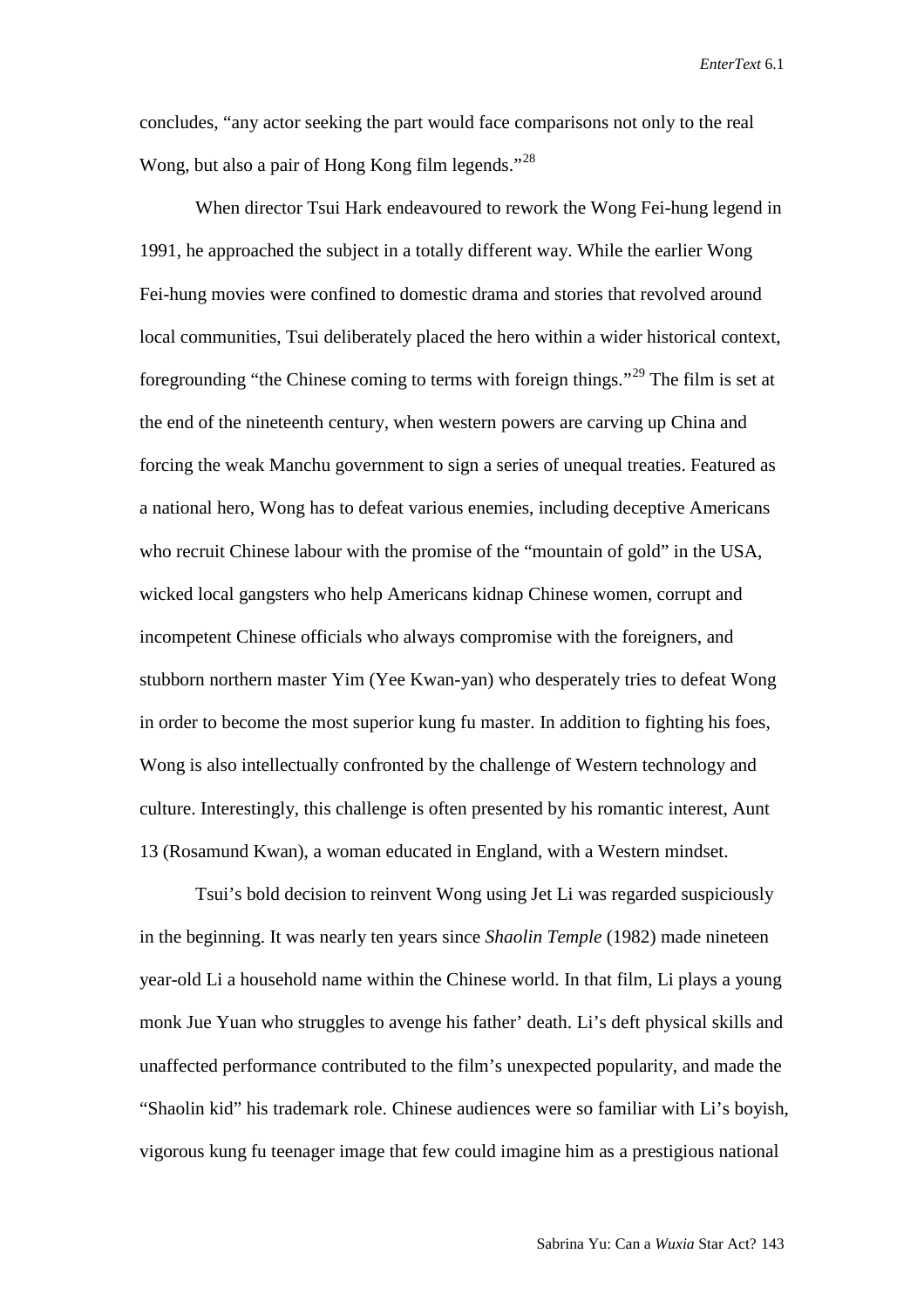hero. In addition, some purists complained that Jet Li's northern martial arts style hardly prepared him to portray a real Cantonese kung fu hero.<sup>[30](#page-24-26)</sup> Li also admitted that he was under big pressure to play a master because audiences had got used to his "kung fu kid" image.<sup>[31](#page-24-27)</sup> However, the success of the film banished those doubts to a large extent.

After the release of *OUATIC* in Hong Kong in 1991, several film critics in *City Entertainment* used the same words to describe their feeling about the film: that is, that it came as a "pleasant surprise." Kang Xue-ying wrote, "it is a bit strange to cast Li with boyish features as a revered master, but unexpectedly he makes it." $32$  She said that before watching this film, she thought that Li would transform Wong's image from a serious master to a mischievous teenager, but in fact Li's performance was no less dignified than Kwan Tak-hing's. Kang also saw Li's brilliant martial arts skills as a guarantee of the film's success. Zhang Zhi-cheng also noted that "Li's previous image of a vigorous kid has been absolutely got rid of."[33](#page-24-29) Zhang mentioned the rumour that Li used stunt doubles in some fight sequences but he did not think that it mattered. "With his dignified and graceful physical expression, Li still convincingly impersonates a serious, prestigious martial arts master.<sup>[34](#page-24-30)</sup> In another article, Yang Xiao-wen suggested that "the previous kid has grown up. Li's wonderful martial arts performance exactly delivers a renowned master's steadiness and demeanour."[35](#page-24-31)

From the above comments, it is not difficult to detect a common opinion— Li's martial arts performance was crucial to his success in bringing a prestigious *wuxia* master to life. None of the *City Entertainment* critics seems to be concerned that film technology might compromise Li's martial capabilities or make them unreal, as heard in the criticisms discussed earlier. Instead, they speak highly of the combination of film techniques and Li's martial arts skills. As Kang Xue-ying put it,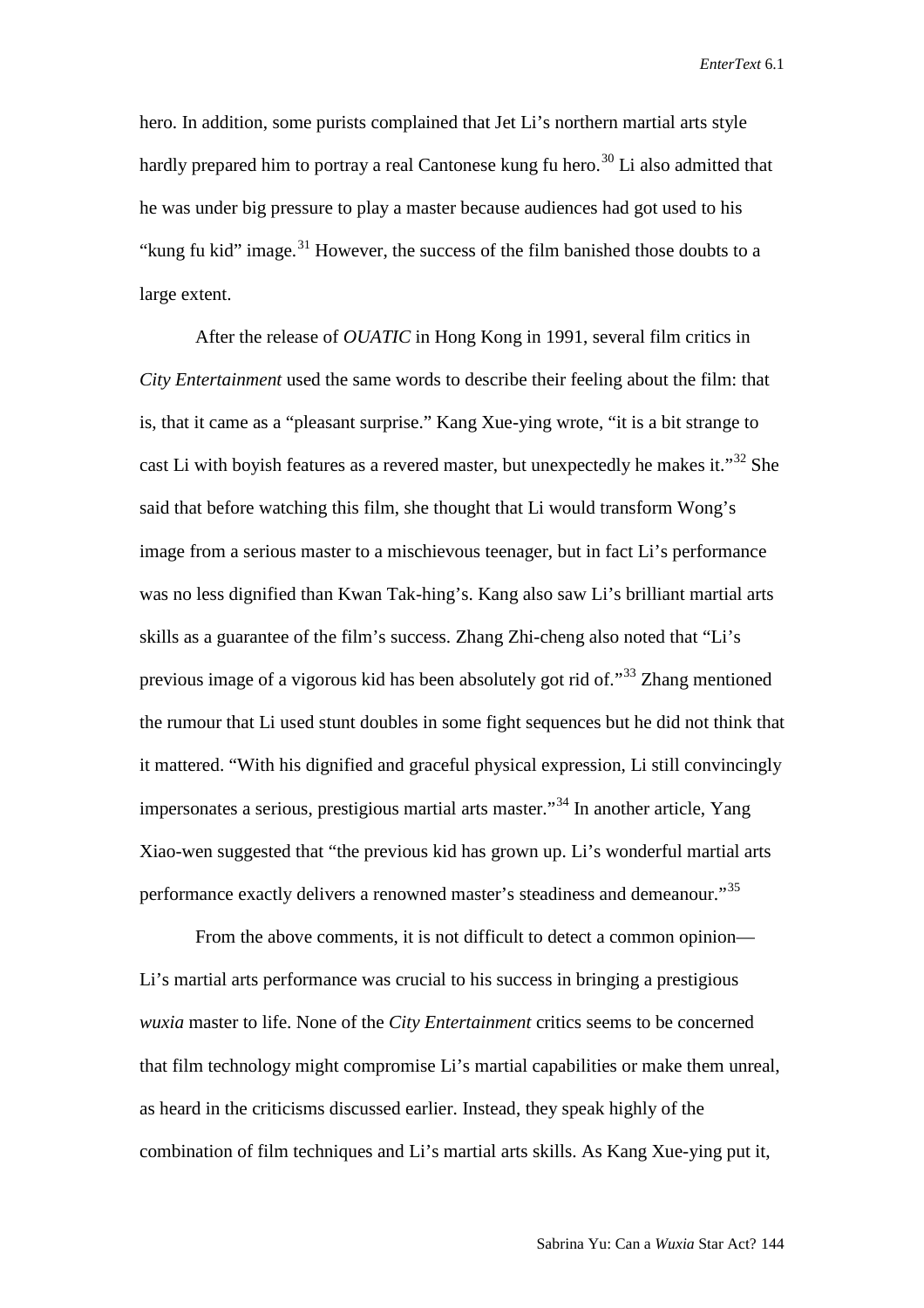"it is exhilarating when Tsui's visual style<sup>[36](#page-24-32)</sup> meets Li's solid martial skills."<sup>[37](#page-24-33)</sup> Zhang Zhi-cheng further pointed out that "this film again attests to the fact that fight scenes with only fists are limited, but with the help of film techniques, a fight scene full of imagination can be created."[38](#page-24-34) Clearly, the *City Entertainment* reviewers tended to ignore the "unreal" part of Li's physical performance. For them, the important thing was not how much wirework Li applied in his fighting or whether or not he used stunt doubles, but whether or not he successfully delivered Wong's dignity and adeptness as a prestigious master by exhibiting his martial skills. In other words, it was the *performativity* of martial arts instead of its authenticity that was accentuated by Hong Kong critics as a key appeal of Li's remaking of Wong Fei-hung.

These comments on the one hand evince a holistic attitude towards martial arts performance amongst Hong Kong critics rather than a rigid distinction between "fighting" and "acting," as often seen in Western critical discourses, and on the other hand indicate a performative tendency within *wuxia* stars in the early 1990s. By that time, due to the introduction of Western cinematic technology and a gradually maturing system of martial arts choreography, stars with little or no prior martial-arts experience like Brigitte Lin and Leslie Cheung could look like expert martial artists on screen. It was obviously difficult to become a new generation *wuxia* star by solely relying on martial arts ability. How could Li convincingly impersonate a revered kung fu master in *OUATIC*, in spite of his boyish face and previous "kung fu kid" image? It might be worth observing how Li articulates his own opinions on martial arts in the film before taking a close look at how he actually practises it.

Sabrina Yu: Can a *Wuxia* Star Act? 145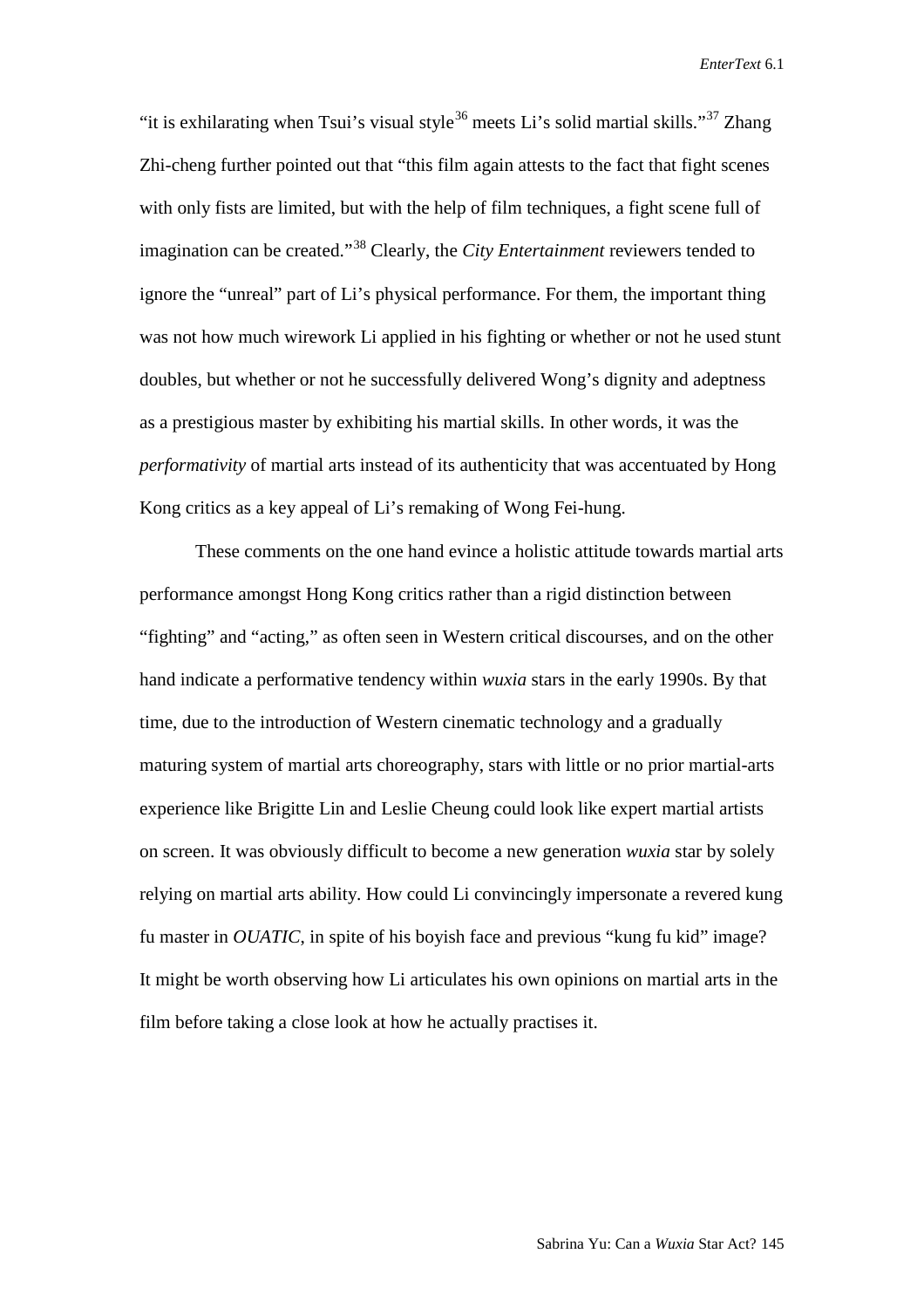#### **"Performing" Martial Arts**

Li once admitted that in the movies he made in the 1980s, he knew nothing about how martial arts would work on screen, and just took all the things he had learned in the past ten years of martial arts training and threw them together.<sup>[39](#page-24-35)</sup> This might to some extent explain why Li did not develop as a *wuxia* star prior to the 1990s, despite his influential debut. Li obviously had a new understanding of cinematic martial arts when he came to play Wong Fei-hung at the beginning of the 1990s.

Here, I would like to draw attention to two *City Entertainment* interviews with Li, respectively taken in 1991 and 1993. Showing the same enthusiasm for martial arts as Bruce Lee and Jackie Chan, Li insisted that the key thing for a *wuxia* film was to create some new fighting methods, rather than display authentic martial arts. "Film itself is in a fast development. Martial arts should change in response to audiences' taste. Outdated fighting styles will be discarded."<sup>[40](#page-24-36)</sup> When asked how he managed to adjust to the southern martial arts with a northern background, Li answered, "it is hard to define my fighting style in the film as northern or southern. In fact I do not think audiences really care about it. They just want to see you fighting like a master."<sup>[41](#page-24-37)</sup> In terms of the relationship between cinema and martial arts, Li declared, "certainly I use martial arts as a means to enhance the character. Despite the chaotic situation, Wong Fei-hung remains undisturbed by it. It is better to incorporate his martial arts with his personality, using the former to cater to or enrich the latter."[42](#page-24-1) In Li's view, "martial arts are always limited. Each *wuxia* film only requires a little bit of breakthrough in its action scenes. It is more important to have a good script and an attractive character."<sup>[43](#page-24-38)</sup>

Li's words convey at least two points. Firstly, it was the originality and expressivity of martial arts instead of its authenticity that were pursued in *OUATIC*. Secondly, when audiences were constantly evolving and growing familiar with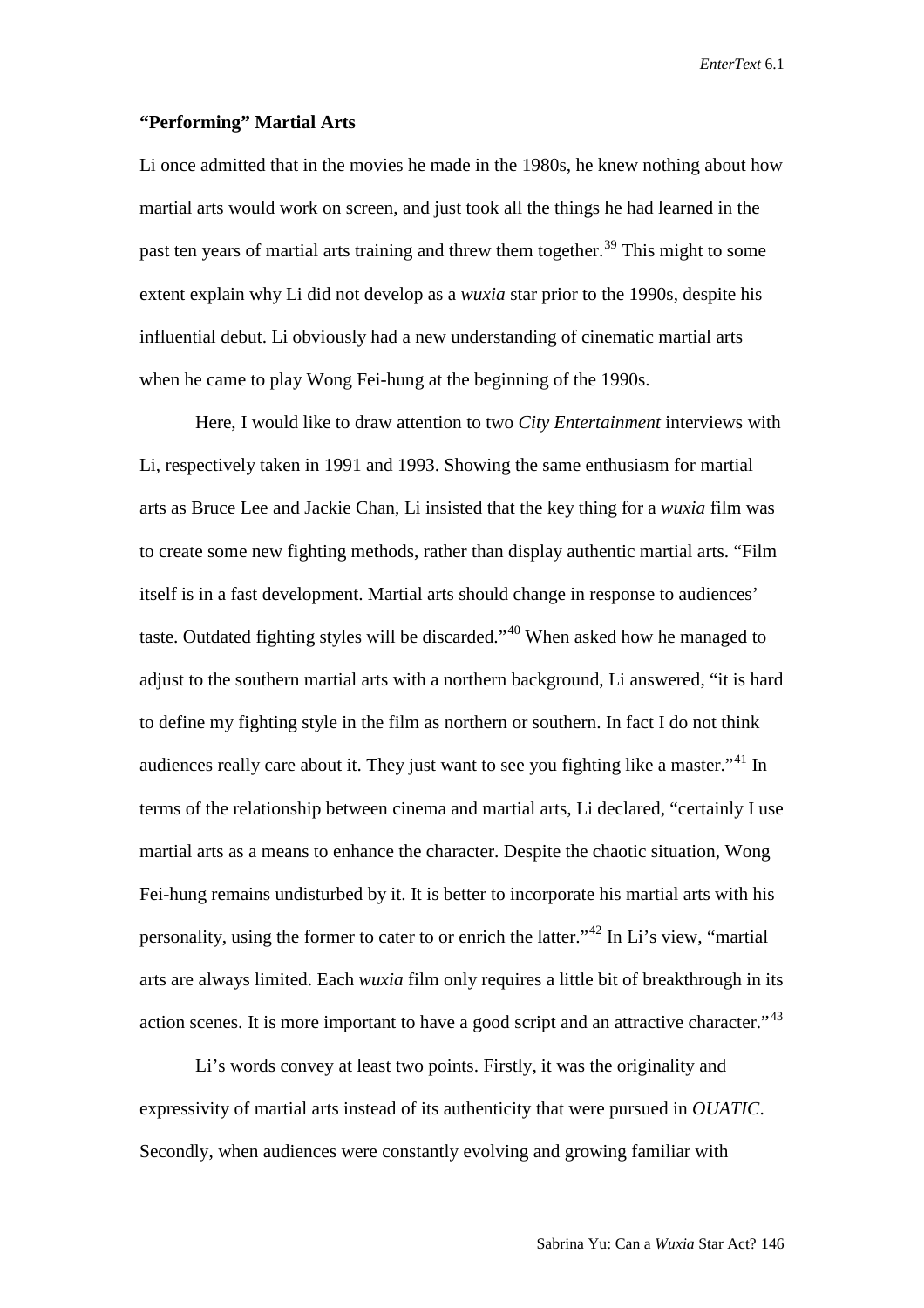various martial arts styles and when the rapid development of cinematic technology is able to make "unreal" fighting "real," Li realised that acting was becoming increasingly important to a successful *wuxia* star. In another words, instead of displaying martial arts impassively and mechanically, *wuxia* stars could act/perform when they were doing fighting. Based precisely on this understanding, Li changed his straightforward martial arts skills, seen in his 1980s films, to a new fighting style which was graceful and dignified, as *City Entertainment* critics commented, and could better deliver Wong's 'master' image. Li did this by infusing theatrical elements into his displays of martial arts on the one hand, and by allowing his skills to be negotiated by cinematic technology on the other hand.

Unlike his previous *wuxia* movies, in which Li maintained a continuous body motion most of the time to showcase his martial skills, "pauses" and "poses" were applied extensively by Li in *OUATIC* in order to foreground Wong's staidness and dignity. Each time that Li/Wong begins or finishes one bout of combat with his adversary, or lands from mid-air, either a "pause" will be highlighted or a "pose" will be presented, such as a half-squat with legs crossed and arms outstretched, one of Li/Wong's trademark poses. Both "pause" and "pose," as director Tsui Hark acknowledges, are borrowed from Chinese operatic traditions:

[On the stage] you see somersaults and flips and fights and it's very visual and then at a high point before the climax it stops for tension or suspense and then it goes on and they do a fantastic demonstration and the people say: "Good!" and then they applaud. When we structure something by building up and then holding it back for suspense, that's the influence of Peking opera…. Now we try to make things less like Peking opera and more cinematic.<sup>[44](#page-24-39)</sup>

Here, Tsui is talking about how the film uses the combination of pause and movement, a typical rhythm in Peking opera, to create an atmosphere in the fight sequence. The rhythm of pause/burst/pause, according to David Bordwell's definition, is deeply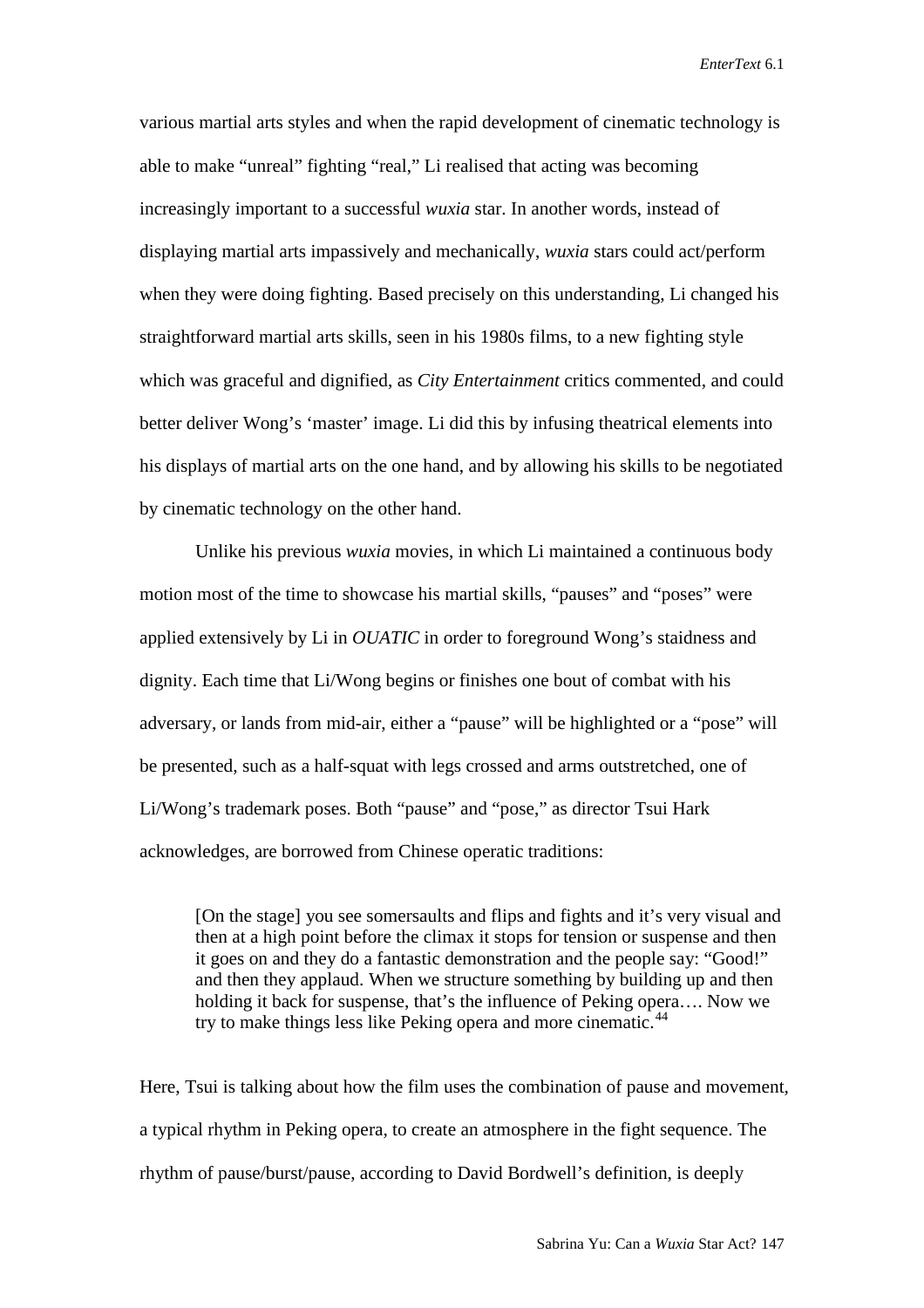characteristic of Hong Kong martial arts/action films, and is used to arouse and channel emotion in fighting scenes. Instead of an impassive, restrained realism, Bordwell points out, Hong Kong filmmakers present a fight or chase which is "given a distinct, vivid emotional profile—ferocity, panic, evasiveness, meticulousness—or some combination of such qualities."[45](#page-24-40) Indeed, in *OUATIC*, the alternation of fight and stasis harmonises Li's/Wong's intensity and calm, fury and poise, violence and peace, thereby perfectly conveying a dignified, revered master.

While Li's glamorous poses betray his mainland *wushu* background (which attaches importance to the expressivity of martial arts), they also show the influence of another Chinese opera tradition—"liangxiang," a term, as Hunt writes, suggesting "an opening of the body to let light shine," a "key presencing moment" in Peking opera.[46](#page-24-41) Whenever Li/Wong poses, a close-up is used to emphasise his soul-piercing eyes and magnify his luminous presence. In *OUATIC*, "pose" has been expertly fused into Li/Wong's fighting style and has become an important way to portray the character. This can be clearly observed each time that Wong fights with Master Yim. While Yim desperately initiates one attack after another while emitting furious noises, Wong is always waiting for him in a still pose with a half-smile on his face. Wong's calm and Yim's hysteria form such a strong contrast that audiences probably do not need to wait until the last minute to know who will be the winner. The different fighting styles convey the different personalities of two martial arts masters. The deployment of these poses helps Li to create a graceful and serene fighting style, thus vibrantly demonstrating what makes Wong a respected kung fu master, that is, his commitment to peace—using his fighting skills as the last recourse, instead of attacking or showing off.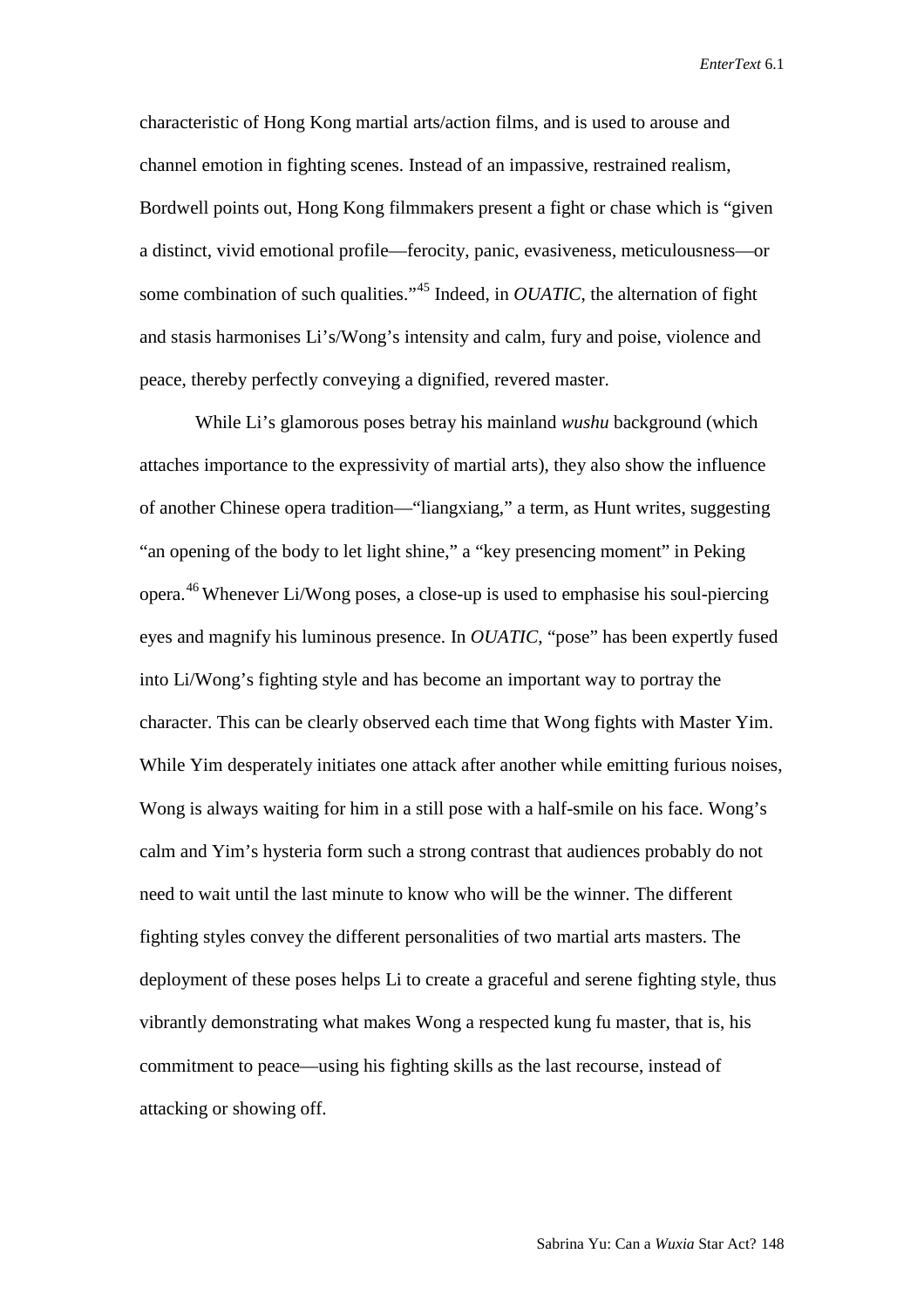"Pause" and "pose" not only give fight sequences a vigorous rhythm and tension, but also add aesthetic beauty and elegance to Li's martial arts performance. More importantly, by incorporating theatrical elements into the displays of his martial arts, Li fully expresses Wong's dominance in each combat, and his self-possession and self-confidence as a superior kung fu master. This is probably what Hunt has in mind when he argues that "there is more to kung fu stardom than authentic ability," and that "Chinese performance traditions have made their own special contribution to film stardom."[47](#page-24-42)

As mentioned before, Li is often criticised for substituting wirework and special effects for his physical skills. While Hunt suggests that Wong Fei-hung films embody a collision of technology and the kung fu star's body,<sup>[48](#page-24-43)</sup> Ackbar Abbas claims that the aura of kung fu stars has been erased by technology.[49](#page-24-44) However, *City Entertainment* reviews represent another (probably no less popular) perspective, namely that cinematic technology enhances Li's martial arts performance rather than damages his physical "authenticity." As far as I am aware, the criticism of technology impairing kung fu stars' performance mainly comes from English-language critical discourses, but Chinese critics seem to have less investment in this kind of authenticity. If *wuxia* represents a kind of romantic fantasy within Chinese culture, then martial arts play a crucial role in playing out this fantasy. For example, "weightless flight," one of the common martial abilities of *wuxia* heroes, is, as Ang Lee puts it, a kind of transcendence that represents the desire to go beyond the reality of human limitations.[50](#page-24-45) Hence, from an early period, cinematic tricks, such as hidden trampolines, double exposures, and most famously, wirework, have been widely applied to *wuxia* films to help create spectacular feats and fantastic effects. Unlike their western counterparts, who usually seek to stage "real-life" fights in the action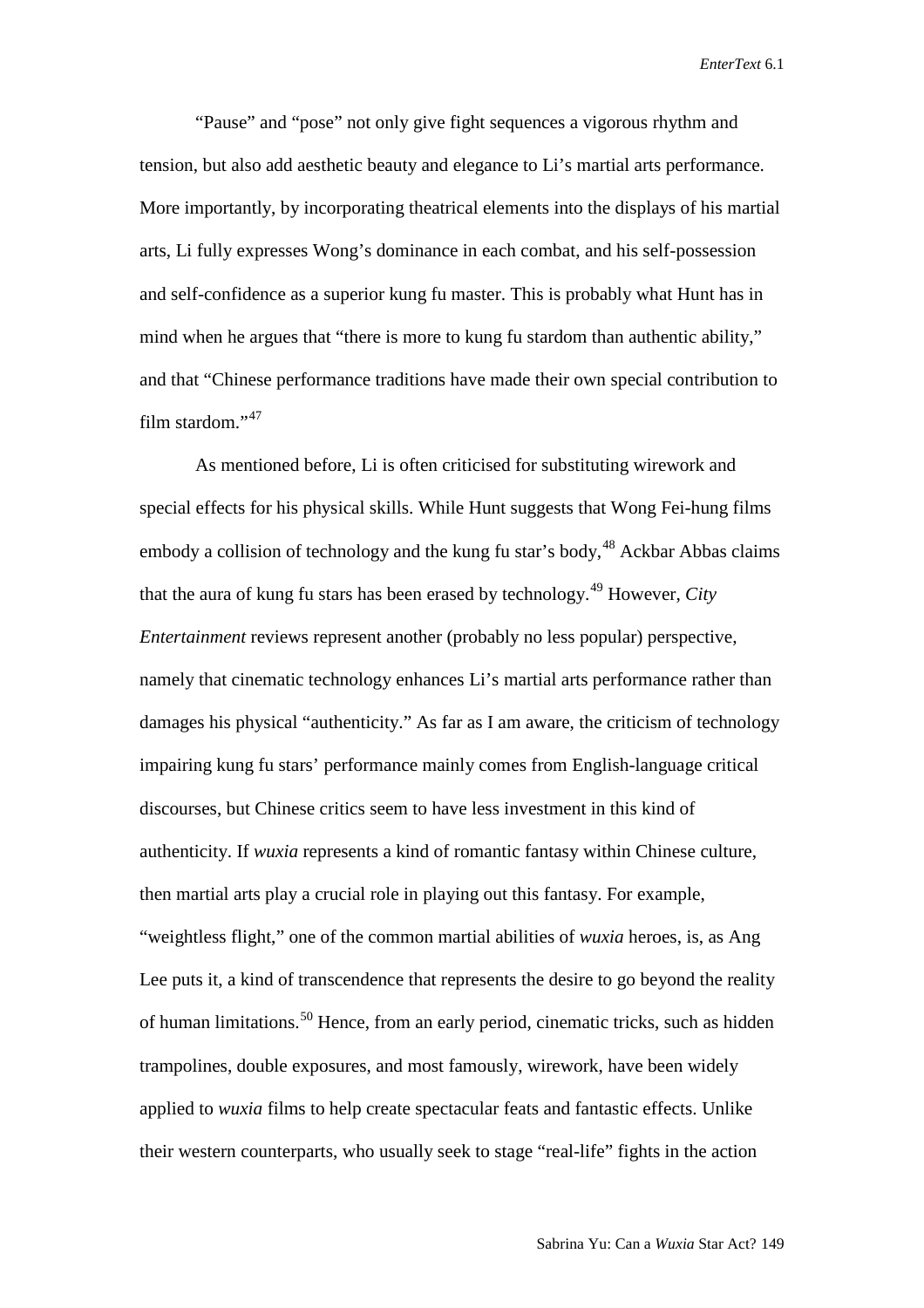film, Chinese choreographers, as Craig D. Reid notices, mainly rely on imagination when designing fighting scenes.<sup>[51](#page-24-46)</sup> Even those who persist in a more realistic display of martial arts also use some cinematic techniques to achieve effects or amplify expressivity. Tsui Hark is undoubtedly the key person in introducing western cinematic technology to Chinese *wuxia* films, with his extravaganza *Zu, Warriors from the Magic Mountain* (Hong Kong, 1983). In *OUATIC*, Tsui continued his search for imaginative, atmospheric fight sequences by deploying various cinematic techniques. $52$ 

Li's/Wong's fighting style is described as "graceful," "dignified" and "peaceful," which to some extent should be attributed to the negotiation of cinematic techniques. Noticeably, a lot of slow motion has been applied when Li/Wong kicks, punches, rotates or lands. Slow motion, as Bordwell observes, is a staple of the *wuxia* film; it can be highly expressive and "imbue the performer with strength and adroitness."[53](#page-24-48) In the film, slow motion is masterfully employed to showcase the beauty of Li's/Wong's physical performance and highlight his heroic presence. One of the most memorable scenes is Li/Wong jumping from a teahouse in order to chase a local gangster. He is jumping with the umbrella gradually unfolding. This beautiful landing is aided by wirework and presented in a slow motion, leaving audiences both inside and outside the screen impressed by Li's/Wong's excellent physical skills and unmatchable magnificence. "Amazing!" "Incredible! What a jump!" the (onscreen) onlookers marvel.

Cinematic technology in *OUATIC* has helped create some of the most imaginative fight sequences/methods ever made. One of Wong's trademark kung fu techniques, the "Shadowless Kick," cannot be created without the help of cinematic techniques, as it requires Li to land seven kicks in mid-air. Tsui claims that, although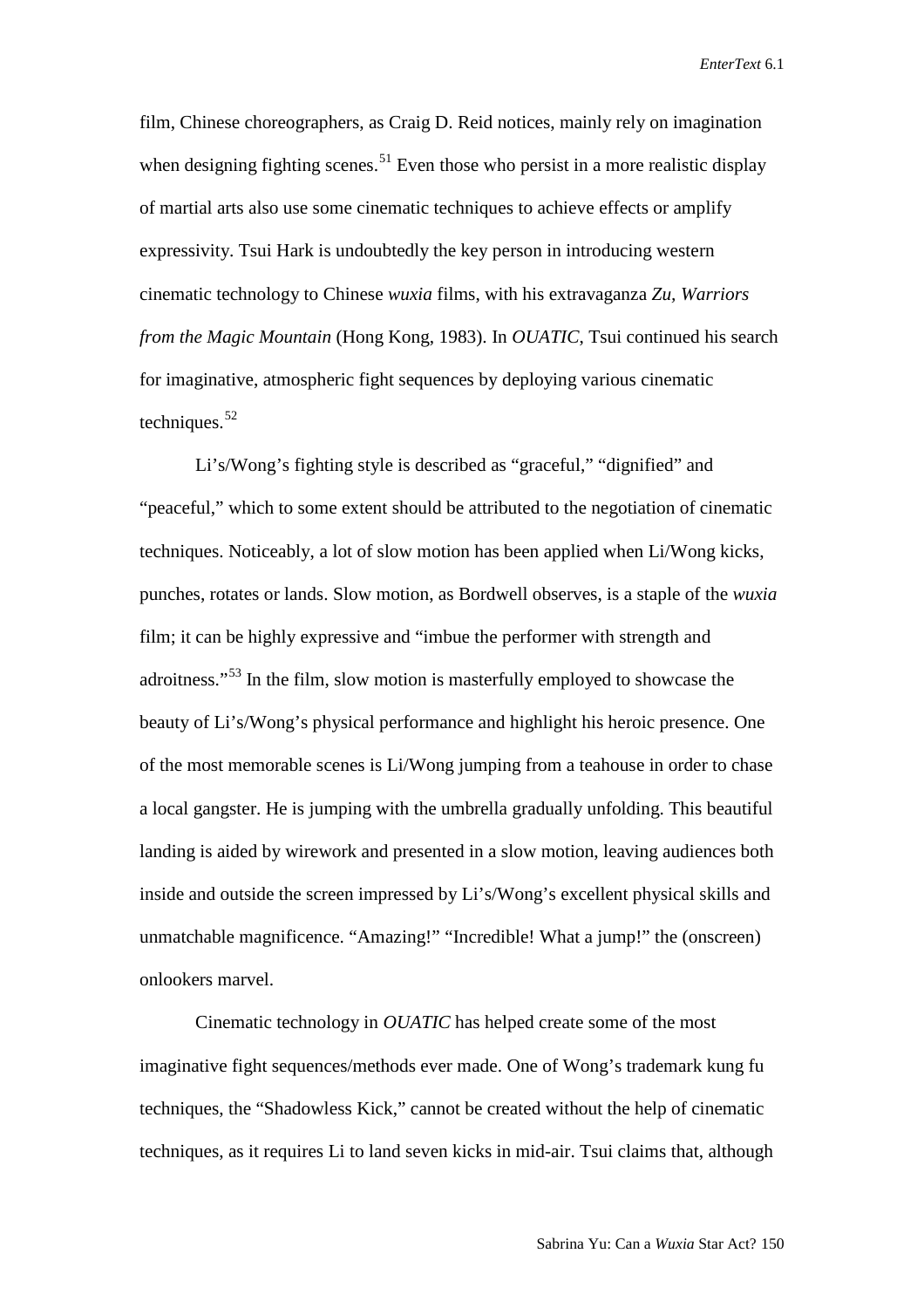it looks a little exaggerated, "you have the feeling being very romantic and very visual."[54](#page-24-49) Indeed, the "Shadowless Kick" powerfully foregrounds Wong's dignity as an invincible kung fu master. With this technique, Wong can always defeat the strongest opponent at the last minute. The most dynamic and creative fight sequence in this film might be the final duel between Wong and Master Yim in a warehouse. With numerous ladders being thrown about and used as weapons, the two men scuttle to the top of long bamboo ladders, dodging each other's blows as they jump and leap from one ladder to the next. This fight sequence is said to have been filmed over two weeks,<sup>[55](#page-24-50)</sup> involving a lot of wirework and special effects. Enhanced by cinematic technology, Li's/Wong's graceful martial arts style is showcased at its best in this sequence. Highly original and expressive, it has become one of the classic fight sequences in *wuxia* film history and offers a good example of how to balance "real" physical skills and "unreal" cinematic techniques.

Interestingly, while the fight sequences involving Li/Wong are usually mediated by wirework or special effects, the ones without Li/Wong are made more realistic and grounded, such as the combat between master Yim and a local master, or the scuffle between local militia and gangsters. While the latter fights are thrilling in their own right, with their bloodiness and chaos, the Li/Wong fights allow the spectator to revel in a flamboyant exhibition of martial artistry. In my view, this might suggest another function of cinematic technology in Li's martial arts performance—to tone down its violence. Rarely armed with sword or blade, Li/Wong often uses something less lethal as a weapon, such as an umbrella in the teahouse fight, a branch when chasing arsonists, a wooden beam in a nighttime combat with Yim, a bamboo stick when stopping soldiers, and the ladders in the warehouse duel. In all these fight sequences, cinematic techniques are largely employed to demonstrate how Li/Wong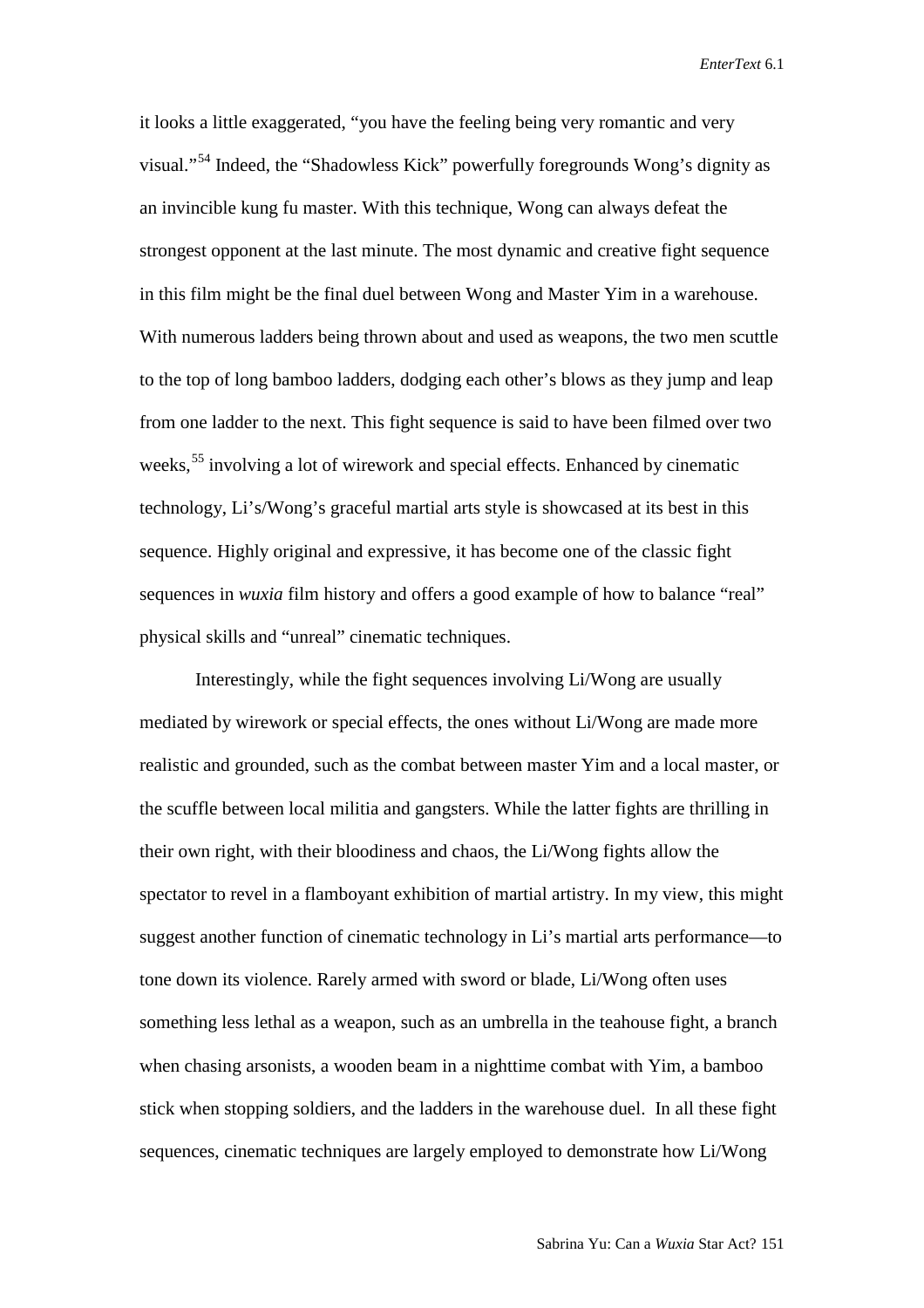plays with the "burning branch," "rotating wooden beam" or "flying ladders." What is highlighted here is not how Li/Wong beats his adversaries, but how he performs his martial arts. These fight sequences, mediated by technology, are more atmospheric, fantastic, less violent, hence subtly delivering the message of non-violence, which is certainly a key feature of the character.

In summary, technology is used in *OUATIC* as a supplement to the kung fu star's body and helps Li perform martial arts gracefully and serenely. Instead of substituting cinematic artifice for his real skills, Li combines both. Rather than losing his aura, Li gains a more charismatic presence with the help of cinematic technology. By embracing such technology, Li further places emphasis on the performativity of martial arts. As discussed above, through introducing theatricality and technology into his martial arts performance, Li foregrounds martial arts as a forceful means to portray the character, and once again proves that martial arts and acting can complement one another perfectly within a *wuxia* star's performance. In doing so, Li completes transformations both on and off screen: from a boyish kung fu kid to a prestigious master; from a mainland martial artist who knows little about film to a trans-bordering *wuxia* star who begins to build his star persona on his interpretations of the martial hero.

#### **Elegant** *Wuxia* **Star**

In terms of Li's star image built in the film, the views of another *City Entertainment* reviewer, Luo Wei-ming, may be instructive. He writes:

What overcomes audiences is (the film's) dizzying fight scenes and Jet Li's poised martial arts. It is a rare, wonderful performance after the *wuxia* film genre has gone out of fashion for many years. Wong/Li emits generous elegance both in his martial arts and non-martial arts performance. Compared with tough Bruce Lee, funny Jackie Chan, and impetuous Lau Kar-hui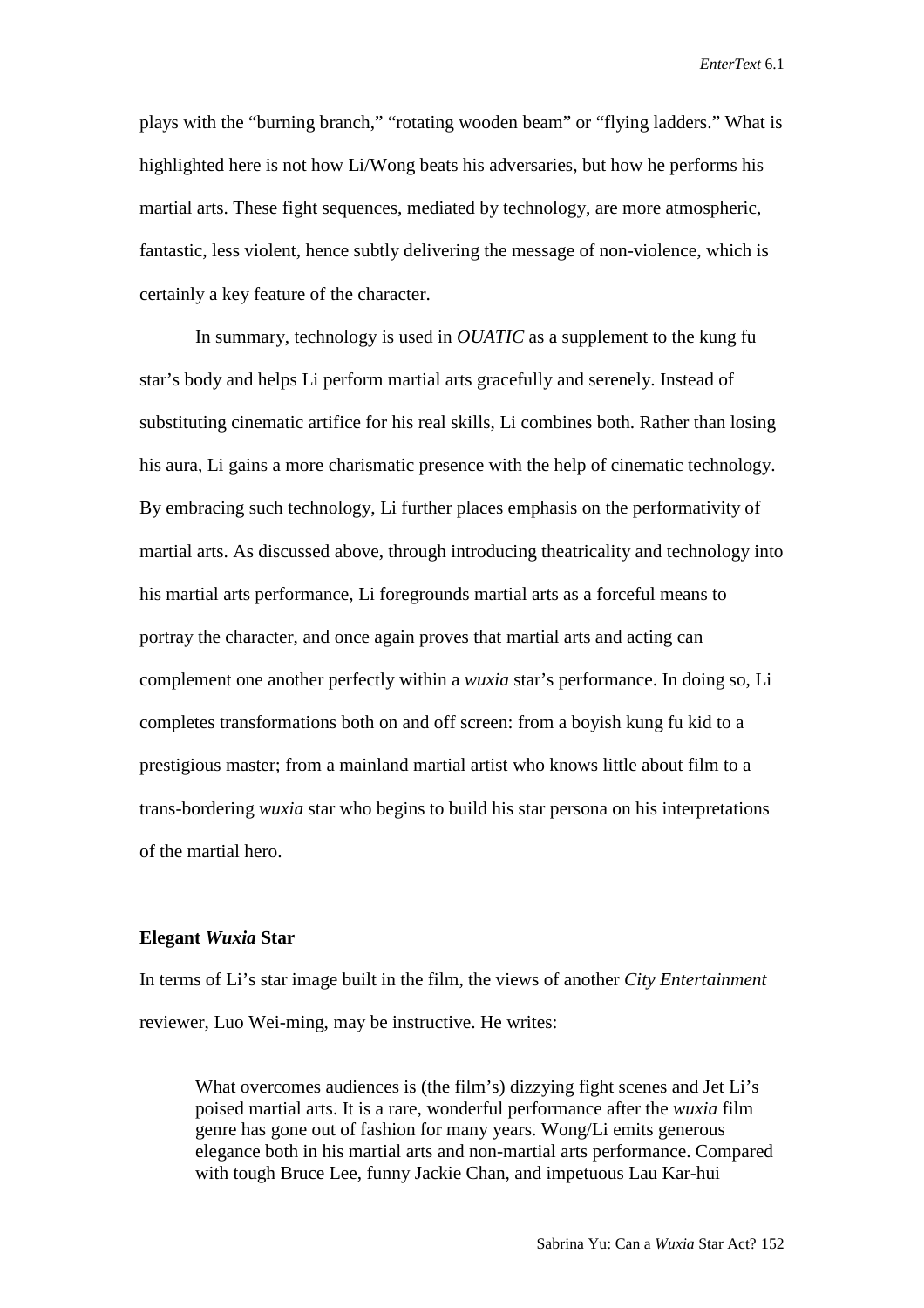(another Wong Fei-hung player), Jet Li is a scholarly and calm hero who is rarely seen in the *wuxia* film. Li will definitely become a new idol in Hong Kong. $56$ 

Here, Luo on the one hand confirms that Li balances martial arts and acting successfully, and on the other hand describes a new category of masculine *wuxia* hero embodied by Li in his fresh interpretation of Wong Fei-hung, one that is "elegant," "scholarly" and "calm," qualities that clearly distinguish Li from previous *wuxia* stars.

Bruce Lee was the most famous martial arts superstar prior to Li. A comparison of Lee with Li might help identify the meanings of Li's new *wuxia* star image. Both Lee and Li are superb martial artists, and both of them are famous for portraying national heroes. While Lee's hero is a pure nationalist who prepares to fight against any enemy of China, Li plays a revisionist Wong Fei-hung who would like to learn the advantages of the West. While Lee's character is adored because of his physical superiority, Li's Wong is celebrated because of his ardour in defending Chinese culture. Lee's masculinity is hard, unbending and rough, embodied in his aggressive, fiery fighting style, and by contrast, Li's male hero looks soft, flexible and scholarly, manifested in his graceful, serene fighting manner. While Lee established his star persona on his declaration of showcasing martial arts authentically, Li built his hero image from his emphasis on displaying martial arts more theatrically.

The appearance and popularity of Li's elegant *wuxia* star image signify some of the social and psychological changes in Hong Kong. When referring to the emergence of muscular male action stars in the Hollywood cinema of the eighties and nineties, Paul McDonald suggests that "these new hard-body stars show by their obvious physicality how bodies act as key signifiers of cultural beliefs."[57](#page-24-52) As such, the significance of *wuxia* star bodies can be read in terms of the ways in which they embody culture. In the 1970s, the Hong Kong people who were faced by rigorous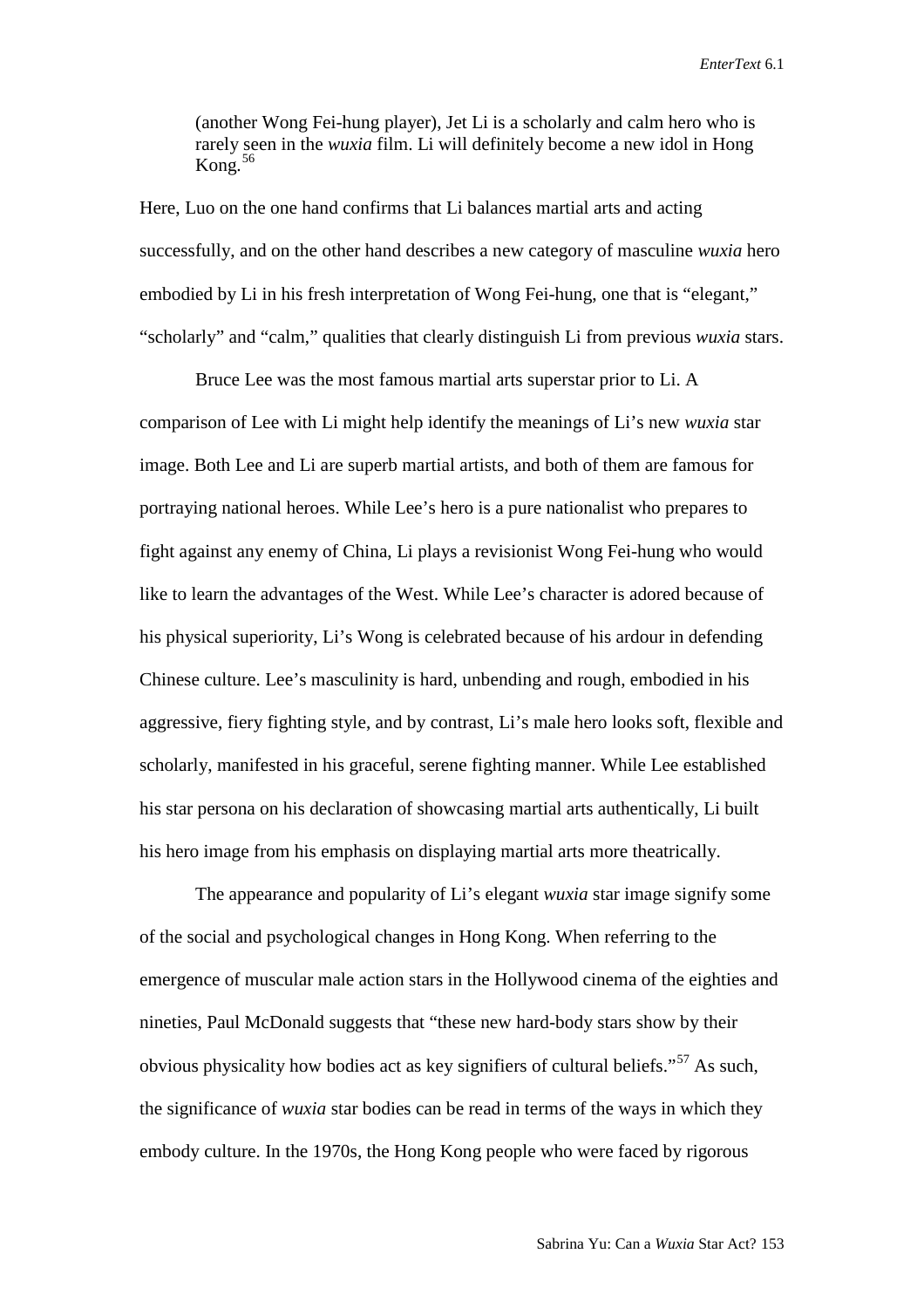colonial domination and a chaotic "fatherland" (during the Cultural Revolution) pressed for a tough and uncompromising hero image like Bruce Lee's to arouse national self-confidence and identify with an imaginary, powerful China. By the early 1990s, with a highly developed economy and impending handover to the Mainland, the Hong Kong people began to reflect on the impact of Western culture in a less biased way, and examine their identity on a more complex level. A gentle and flexible *wuxia* hero like Li was therefore more relevant to the sentiment of the day.

The change of *wuxia* hero from Bruce Lee to Jet Li also indicates the different trends within martial arts performance. Barry King<sup>[58](#page-24-53)</sup> and Paul McDonald<sup>[59](#page-24-54)</sup> draw the distinction between what they call "impersonation" and "personification" in acting. According to their definitions, "impersonation" is produced by the actor who transforms his/her body and voice in ways that signify the differences between the characters s/he plays. "Personification," on the other hand, foregrounds the continuity of the star's image over and above different characters. While an actor who *impersonates* plausibly integrates her-/himself into the narrative circumstances, an actor who *personifies* always plays herself/himself. McDonald and King's distinction in terms of acting can be borrowed to address two different approaches to martial arts performance, i.e. personification and impersonation in fighting. A *wuxia* actor who maintains his particular fighting style in playing each character can be regarded as practising "personification in fighting." By contrast, "impersonation in fighting" means that a *wuxia* actor transforms his fighting style to adjust to different characters. If Lee and Chan are good examples of the former, Li's performance in *OUATIC* perfectly illustrates the latter.

As mentioned before, Lee tended to deny the performativity of his onscreen martial arts and highlight his authenticity and superiority as a martial arts master. Lee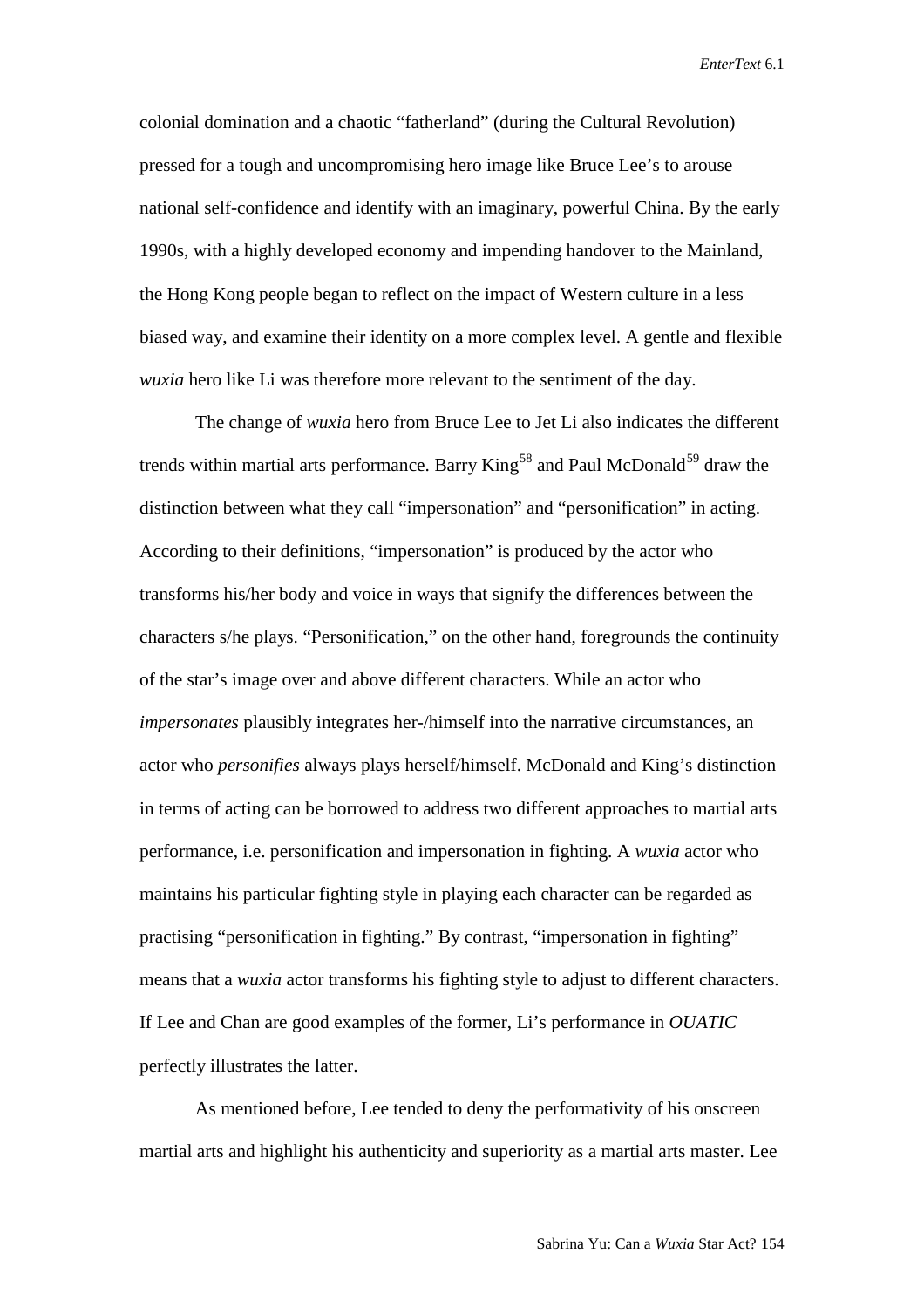invented his own style of martial arts, which he called Jeet Kune Do, and performed it in each of his films. Similarly, Chan rejects an exaggerated expression of martial arts and insists on the body itself as a guarantee of the real. Chan's comedic martial arts, as Yuen Wo-ping describes, full of little tricks—"somersaults, creeping down and up, nimble hands and body"<sup>60</sup>—can be found in nearly every Jackie Chan film. For Lee and Chan, authenticating their martial arts performance has become a useful means to fuse their film roles with their off-screen identity, thus constructing their star personae. By practising their unique martial arts in each film, Lee and Chan make all characters they play look like "angry Bruce Lee" or "funny Jackie Chan." In this sense, they could be seen as always playing (including "fighting as") themselves, thereby embodying "personification in fighting."

In his re-interpretation of Wong Fei-hung, Jet Li brings a different approach, impersonation, to the *wuxia* star's performance. Despite coming from a northern martial arts background, Li confidently portrays a southern martial artist; though entitled as martial arts national champion, Li allows cinematic techniques to mediate his fighting in order to perform some "unreal" martial arts. For Li, martial arts function as a mask to impersonate the character, instead of showing himself. While in every movie, Lee and Chan use their trademark martial arts to express their invariable selves, Li employs different fighting styles to depict different *wuxia* heroes. For example, unlike the graceful, peaceful presentation of martial arts which rightly delivers Wong's dignity and elegance in *OUATIC*, Li displays more fantastic, romantic martial skills to portray drunken, easygoing Ling Hu-cong in *Swordsman* (Ching Siu-tung, Hong Kong, 1992), and later, adopts an adroit, amusing fighting way to depict mischievous Fong Sai-yuk in *Fong Sai-yuk* and its sequel (Yuen Kwai, Hong Kong, 1993). Wade Major detects that "unlike Jackie Chan, whose most popular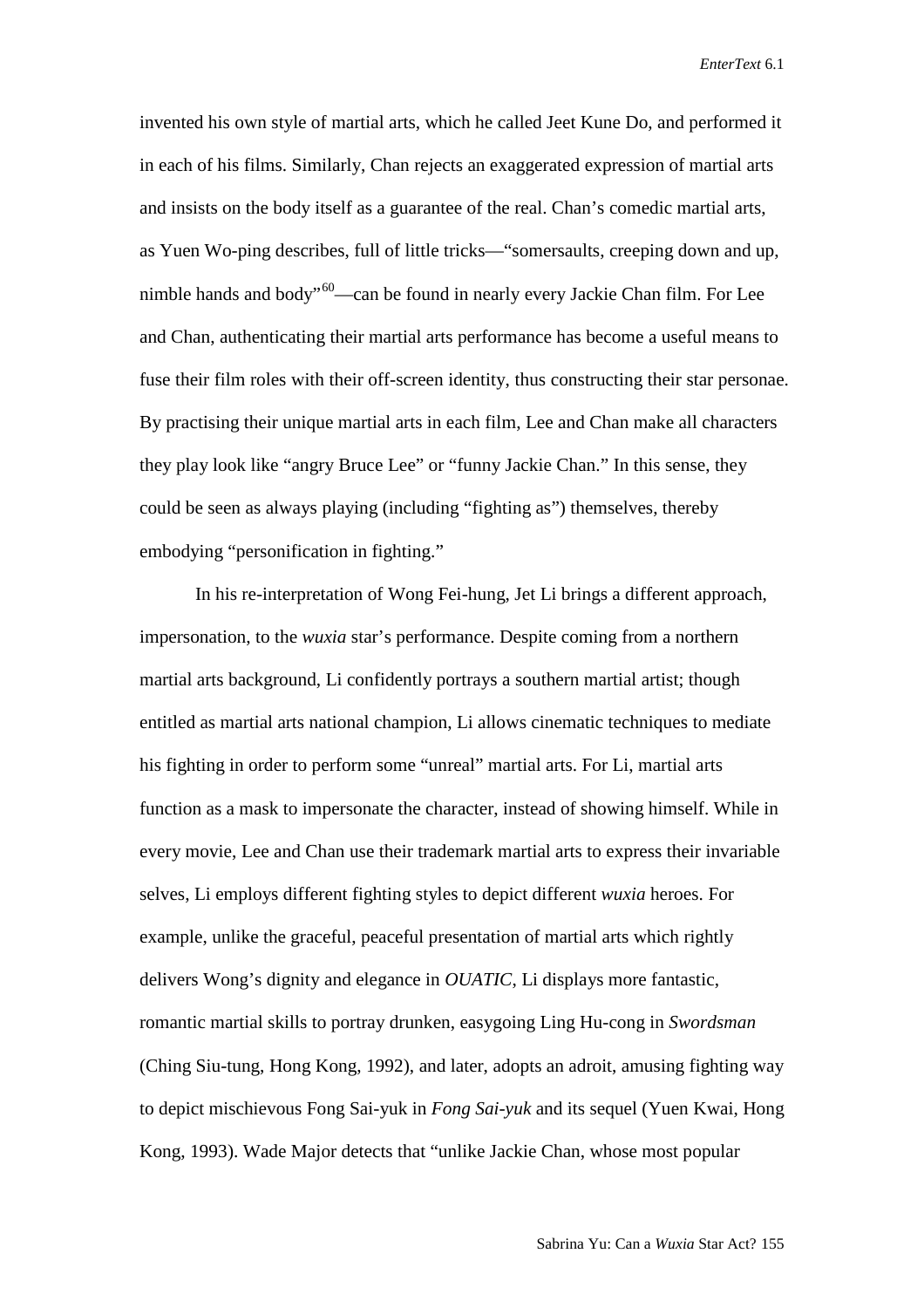characters are nearly all variations on himself, Li had built a career playing individuals whose personalities often contrasted sharply with his own, characters frequently at odds with their own nature."[61](#page-24-56) The different approaches to martial arts performance—personification and impersonation in fighting—might to some extent explain this discrepancy. Indeed, it was the emphasis on the performativity of martial arts and acting that would make Li a more flexible *wuxia* star than Lee and Chan in the following years.

As Bey Logan puts it, *OUATIC* was one of the first *wuxia* films to receive serious critical attention.<sup>[62](#page-24-57)</sup> While its success is usually credited to director Tsui Hark, especially in English-language scholarly accounts, Hong Kong critical responses suggest that it also benefits enormously from Li's subtle martial arts performance. As I have discussed in this essay, by smoothly combining two traditions of *wuxia* stars (respectively, foregrounding martial arts/the body and acting/performance), Li takes fighting beyond the physical dimension so that it acquires a new cinematic and cultural significance. Li's performance in *OUATIC* tellingly proves that the *wuxia* star can act, and that fighting and acting are equally important to a successful martial arts performance. However, despite receiving acclaim from both audiences and critics for his Chinese career, Li has never won, and has only recently been nominated for, a film acting award. $^{63}$  $^{63}$  $^{63}$  Moreover, the achievement in fighting is credited to the action choreographer rather than the *wuxia* actor.<sup>[64](#page-24-59)</sup> There is still a long way to go in terms of the recognition of *wuxia* stars' contribution to film performance.

 <sup>1</sup> Sean Macaulay, "Is It a Bird, Is It a Plane? Yes, It's Jet," *Times*, section 2, London, <sup>27</sup> March 2000, 22-23.<br><sup>2</sup> Eve Voice, 29 October 2001, 38.<br><sup>3</sup> Rituparna Som, "Kiss of the Dragon," Asian Age, 12 November 2001, 17.<br><sup>4</sup> Stephen Teo, *Hong Kong Cinema: the Extra Dimension* (London: British Film Institute, 1997), 98.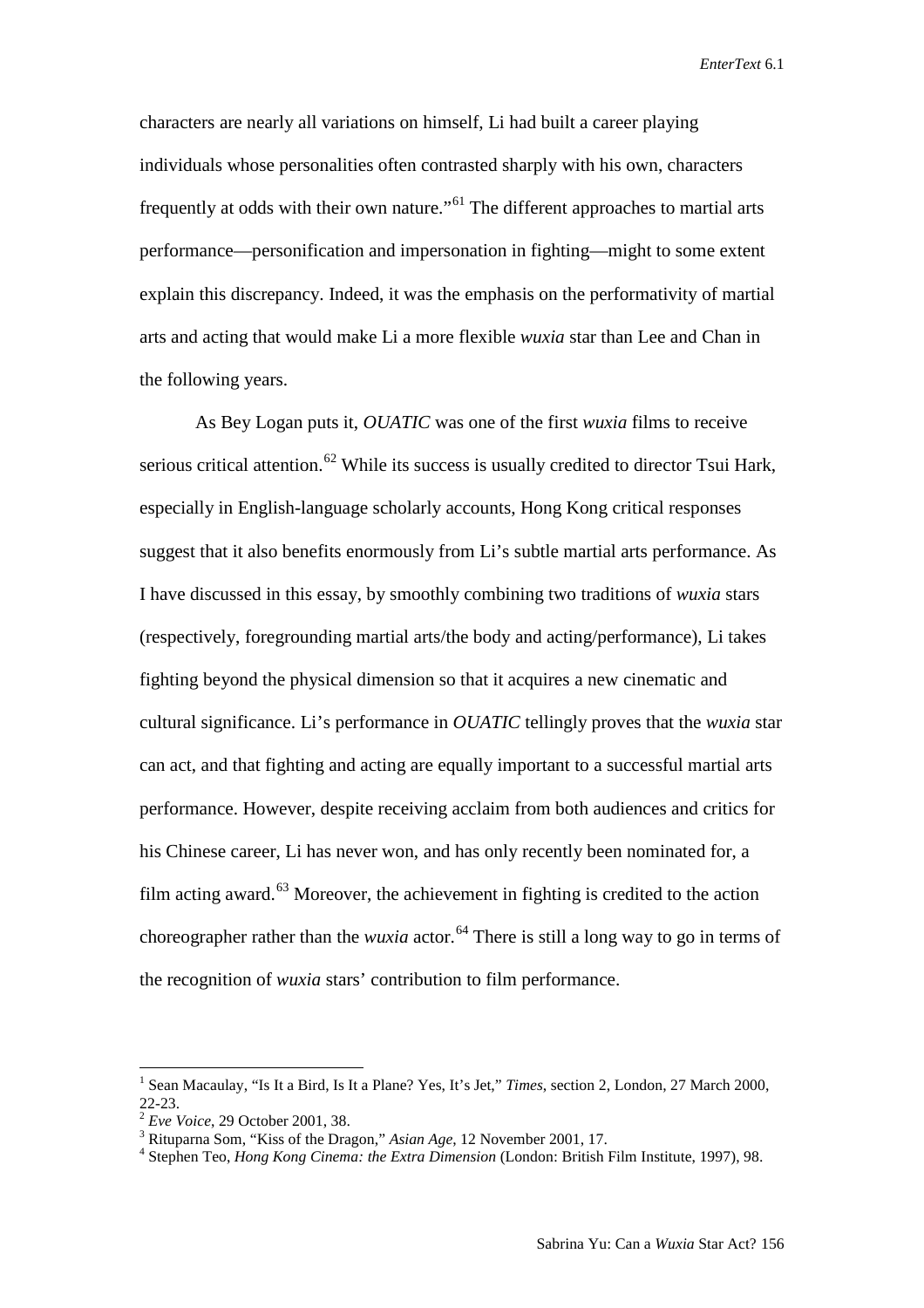<sup>5</sup> Sek Kei, "The Development of 'Martial Arts' in Hong Kong Cinema", in Lau Shing-hon, ed., *A Study of the Hong Kong Martial Arts Film* (Hong Kong: Hong Kong International Film Festival, 1980), 127.

<sup>6</sup> Jia Leilei, *Chinese Wuxia Film History* (Beijing: Culture and Art Publishing House, 2005), 43.<br><sup>7</sup> Hector Rodriguez, "Hong Kong Popular Culture as An Interpretive Arena: the Huang Feihong Film Series" (*Screen* 38.1,

<sup>8</sup> Leon Hunt, *Kung Fu Cult Masters* (London and New York: Wallflower Press, 2003), 29.<br><sup>9</sup> Sek Kei, 28.<br><sup>10</sup> Quoted by Mélanie Morrissette, "Choreography: The Unknown and Ignored" (*Offscreen*, August 31,

2002, *http://www.horschamp.qc.ca/new\_offscreen/choreography.html*)<br><sup>11</sup> Quoted from *The Making of Martial Arts Films—As Told by Filmmakers and Stars* (Hong Kong:<br>Hong Kong film Archive, 1999), 19.

<sup>12</sup> Ibid., 38.<br><sup>13</sup> Leon Hunt, 9.<br><sup>14</sup> Quoted by David Bordwell, *Planet Hong Kong* (Cambridge, Massachusetts: Harvard University<br>Press, 2000), 91.<br><sup>15</sup> Quoted from *The Making of Martial Arts Films*, 20.

<sup>16</sup> For Zhang, this practice changed as his choreographer Lau Kar-leung exerted greater creative control over his films.<br> $^{17}$  Ibid., 32.

<sup>18</sup> David Desser, "The Kung Fu Craze: Hong Kong Cinema's First American Reception" in Poshek Fu and David Desser, eds., *The Cinema of Hong Kong: History, Arts, Identity* (Cambridge: Cambridge University Press, 2000), 19-43.

<sup>19</sup> Lo Kwai-cheung, "Once Upon A Time: Technology Comes to Presence in China" (*Modern Chinese* 

20 Quoted from Craig D. Reid, "An Evening with Jackie Chan" (*Bright Lights* 13, January 1994), 21.<br>
<sup>21</sup> Leon Hunt, 19.<br>
<sup>22</sup> Kwai-Cheung Lo, "Muscles and Subjectivity: A Short History of the Masculine Body in Hong Kong

Popular Culture" in Lucy Fischer and Marcia Landy, eds., *Stars: The Film Reader* (New York and

<sup>23</sup> Ackbar Abbas, *Hong Kong: Culture and the Politics of Disappearance* (Minneapolis: University of Minnesota Press, 1997), 31.

<sup>24</sup> Leon Hunt, 46.<br>
<sup>25</sup> Hector Rodriguez, 2.<br>
<sup>26</sup> David Bordwell, 204.<br>
<sup>27</sup> Chan later returned to the role in Lau Kar-leung's *Drunken Master II* (Hong Kong, 1994).<br>
<sup>28</sup> Wade Major, "The Afterburner" in Stefan Hammo *the People Who Make Them* (Chicago: Contemporary Books, 2000), 153.

 $^{29}$  吴彦真, "徐克改造黄飞鸿",  $e\neq\mathcal{X}/\mathcal{B}$ 刊, 317 期, Wu Yan-chen, Tsui Hark reinvents Wong Feihung (*City Entertainment*, Issue 317, May 1991), 35-37. <sup>30</sup> David Bordwell, 209.

 $31$  引自杨孝文, "李连杰眼中的黄飞鸿", *电影双周刊*, 323 期 quoted from Yang Xiao-wen, "Wong Fei-hung in Jet Li's Eyes" (*City Entertainment*, Issue 323, 1999), 24.

 $32$  康雪萤, "移花接木,张冠李戴",  $e$ *影双周刊*, 325 期, Kang Xue-ying, "The Artistry to Remake" (*City Entertainment*, Issue 325, September 1991), 67.

 $33$  张志成, "《黄飞鸿》武打场面超凡入圣", *电影双周刊*, 323 期, Zhang Zhi-cheng, "Wonderful Fight Scenes in *Once Upon A Time in China*" (*City Entertainment*, Issue 323, August 1991), 62. <sup>34</sup> Ibid. <sup>35</sup> Yang Xiao-wen, 23.

 $^{36}$  A style characterised by fast editing and lots of special effects.<br><sup>37</sup> Kang Xue-ying, 67.

<span id="page-23-0"></span><sup>38</sup> Zhang Zhi-cheng, 63. <sup>39</sup> Quoted from Jet Li's official website, available from <u>http://jetli.com/jet/jet\_film-07.php</u>, accessed June, 2004.

<span id="page-23-2"></span><span id="page-23-1"></span> $^{40}$  Quoted from Yang Xiao-wen, 1991, 24.  $^{41}$  Ibid